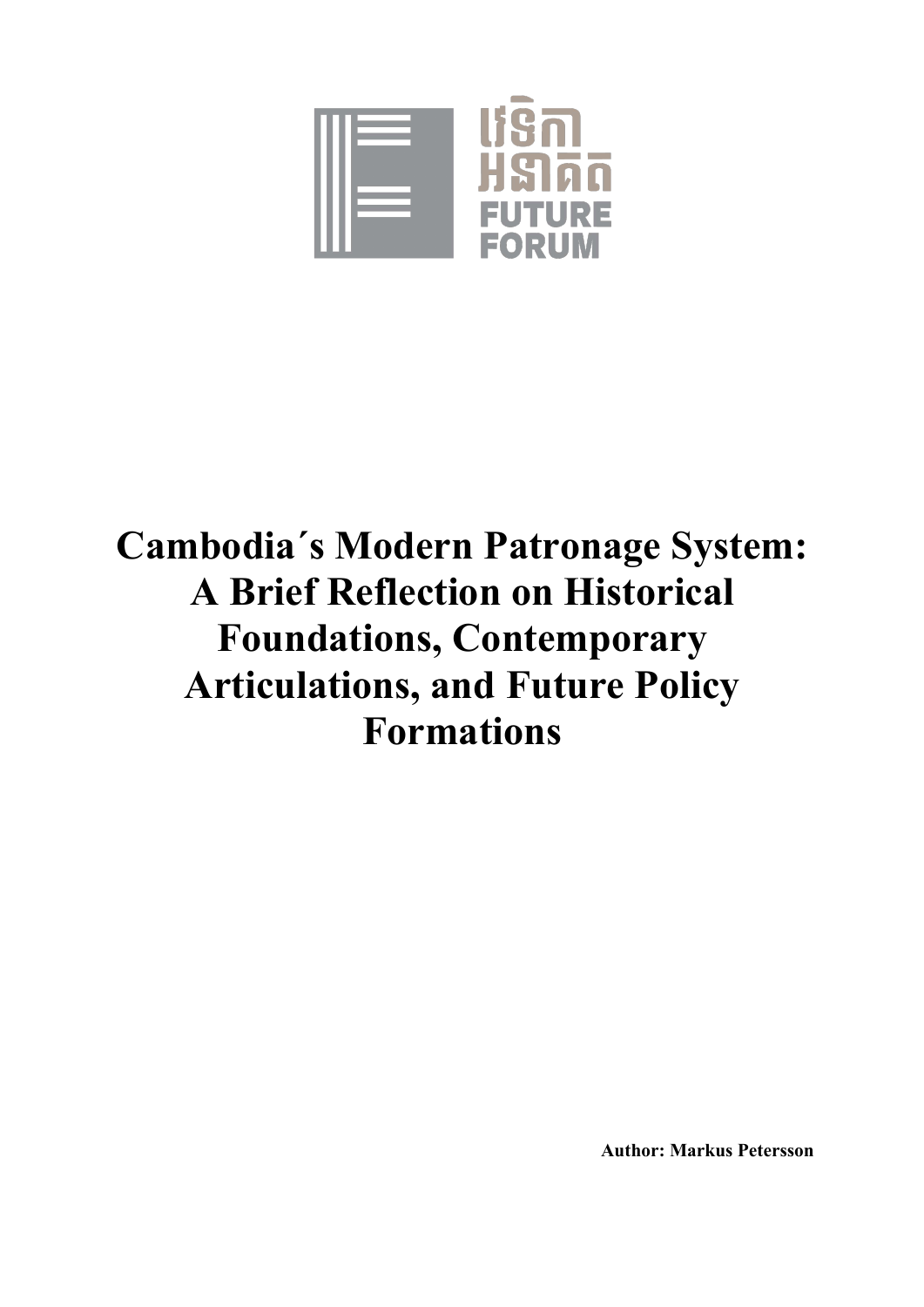# **Contents**

**Executive Summary**

| Part 1. The Foundations of Contemporary Politics: Transformed Patronage and the |  |  |  |  |
|---------------------------------------------------------------------------------|--|--|--|--|
|                                                                                 |  |  |  |  |
| 1.1 Patron-Client Protection and the Historical Underpinnings of State-         |  |  |  |  |
|                                                                                 |  |  |  |  |
| 1.2 Post-DK State-building and the Emergence of the Modern Patronage            |  |  |  |  |
|                                                                                 |  |  |  |  |
| 1.3 Manipulating Modern Patronage: The Rise of the Ruling Regime3               |  |  |  |  |
| Part 2. Cambodia's Political Theatre: Cultural Manipulations and the Art of     |  |  |  |  |
|                                                                                 |  |  |  |  |

| 2.1 Historical Roots: Angkorean Symbolism and Buddhist Morality5        |
|-------------------------------------------------------------------------|
|                                                                         |
| 2.3 Modern Re-Articulations: Constructing Cambodia's Political Theatre7 |

| Part 3. Working within Cambodia's Modern Patronage System: Potentials, Pitfalls and |  |  |
|-------------------------------------------------------------------------------------|--|--|
|                                                                                     |  |  |

|--|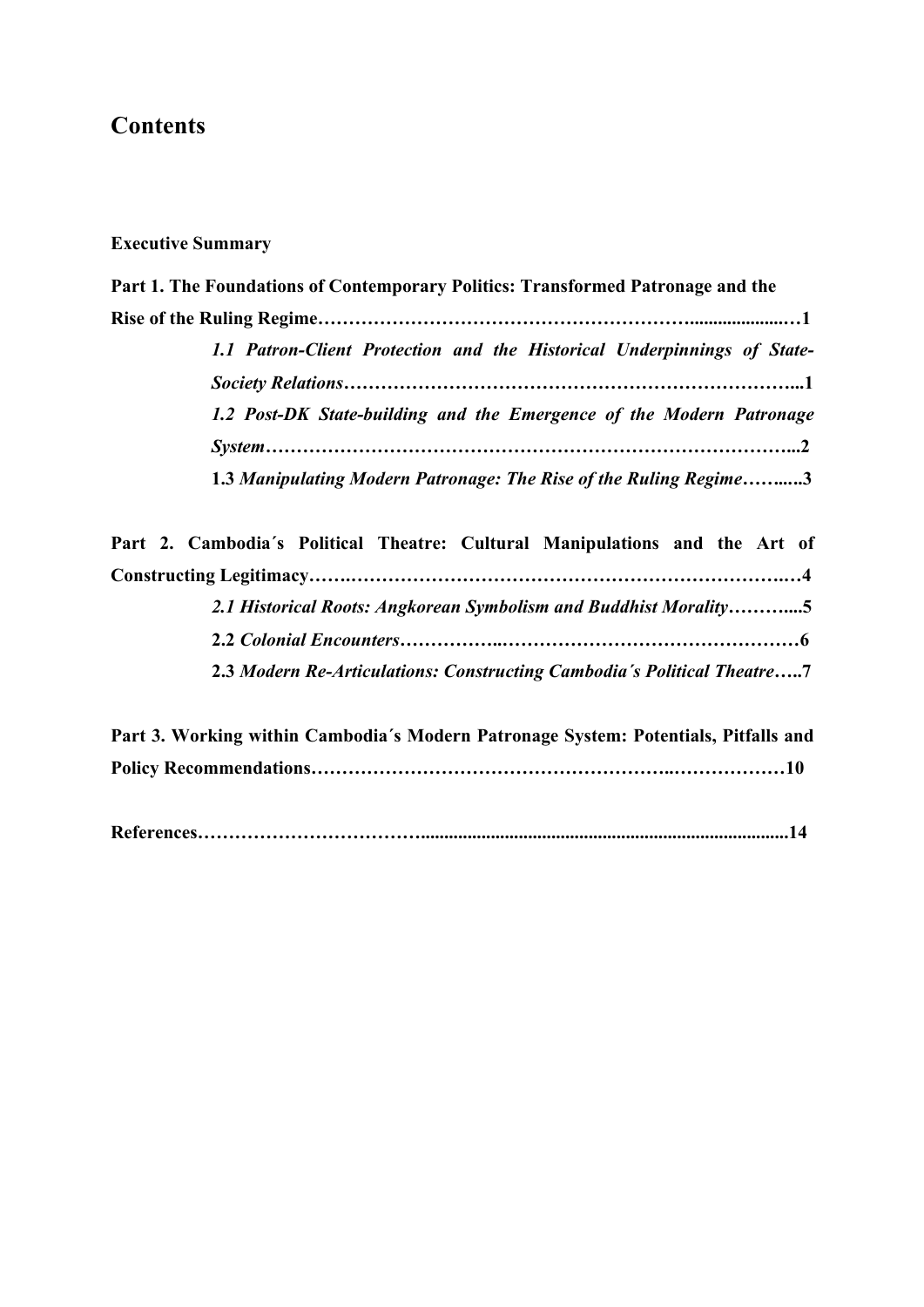## **Executive Summary<sup>1</sup>**

A wave of dramatic infringements on public space and institutions is sweeping through Cambodia. Critical voices are facing server punishment and attempts to challenge or reform the established order are met with rejection and swift retribution. Working within this reality can be a precarious undertaking, but for those stakeholders trying to navigate the murky water of Cambodia´s current political landscape, a better understanding of the surrounding circumstances can become a vital tool.

This paper tries to add to our knowledge of contemporary event by highlighting how historical legacies have evolved into the modern setting. More specifically, it traces the formation and underpinnings of two defining aspects of the current political landscape – the modern patronage system and the political theatre constructed to provide a veil of legitimacy for its dynamics – arguing that a better understanding of these aspects can help us to construct tools that are better adapted to work within Cambodian realities. <sup>2</sup>

By tracing the formation and transformation of Cambodia´s patronage system, and the political theatre that support it, I, throughout this paper, argue that the evolution of contemporary politics does not represent a continuation of ancient governance or a simple transfer of traditional values into a modern bureaucracy. Instead, a historical perspective on current setting illustrates how there has been a genuine transformation; a fundamental change in how societal relations operate. While an existing foundation of patron-client relations, and a trust for the protection this provided, were important organisational principles in pre-Democratic Kampuchea, the emergence of the current regime, and their manipulation of the country´s economic transformation, reconfigured the logics of patronage. In this process, old patron-client structures were transformed into a mass-patronage system where the political elite survives by protecting each other, not the people. As the democratic transformation (during the 1990s) introduced an electoral basis of power, the logics of modern patronage were adapted to continue its existence within the new system. New institutions gave the political elite an opportunity to expand their influence and – by placing friends, family and loyal followers in crucial positions within the institutional structure – consolidate power over the state and its adjacent institutions. Under these circumstances, an elaborate network of mutually beneficial relations was allowed to prosper and embed itself throughout Cambodia´s societal structure. Today, Cambodia´s elite continues their rule through a modern patronage system that has been adapted to use a combination of violence, intimidation, and material inducements to gain enough votes to secure electoral victories.

The ability to justify these methods by reference to tradition and religion has become an important aspect of Cambodia´s contemporary political landscape. By utilising a number of different tropes and rhetoric tactics, here referred to as "Cambodia´s political theatre", traditional values and religious beliefs have been manipulated and re-articulated in a deliberate attempt to construct a legitimising narrative for the contemporary elite. Building on

 

 $^1$  References for statements made in this section are available in the main text.

<sup>&</sup>lt;sup>2</sup> The findings presented in the paper are derived from the Master Thesis: "Modern Patronage and Development in Cambodia: Historical Foundations, Modern Re-Articulations and the Contemporary Quest for Political Legitimacy". For information regarding theory and methodology please consult this publication. Available at: http://lup.lub.lu.se/student-papers/record/8910871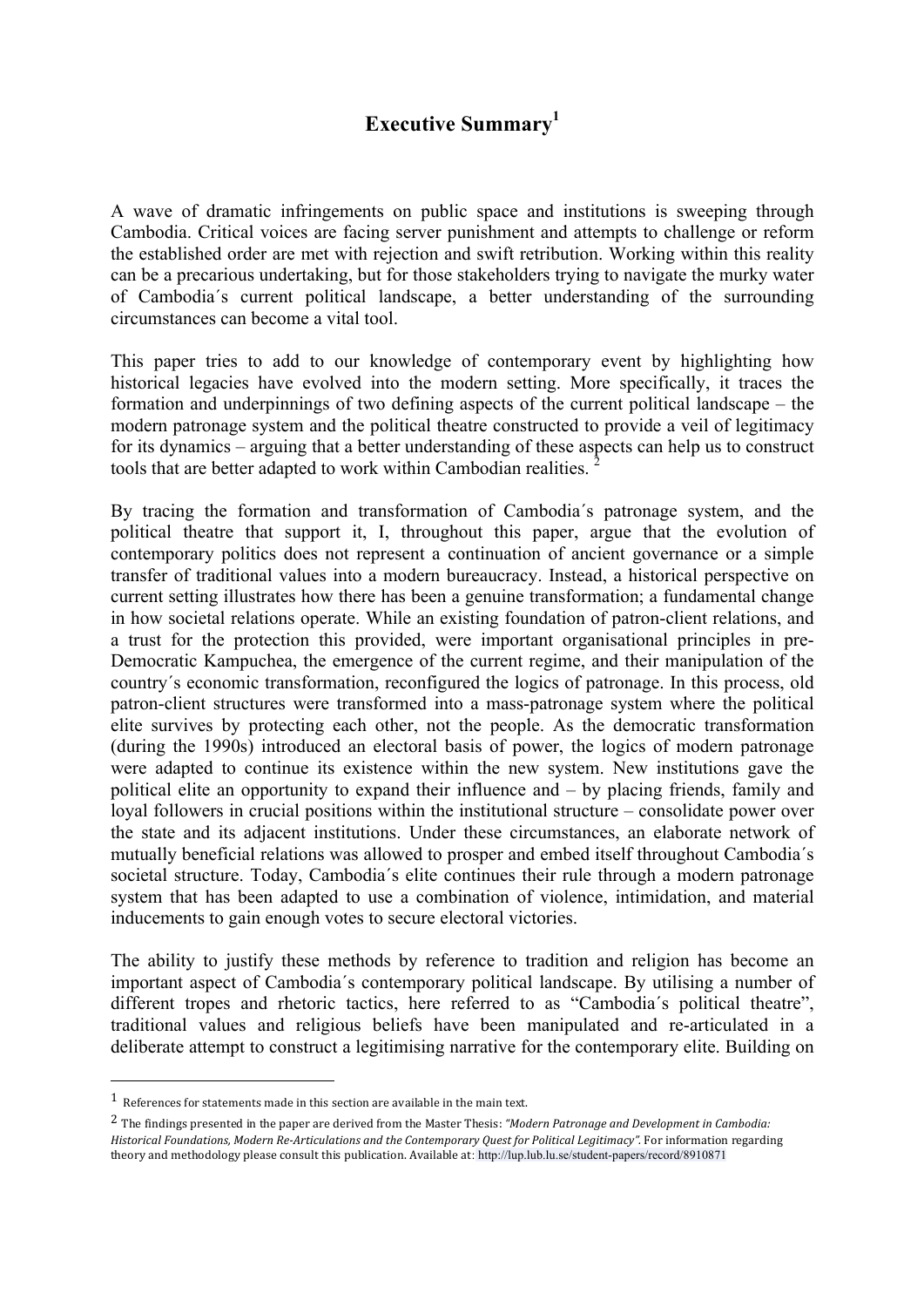a combination of Buddhist notions and Angkorean symbolism, the ruling regime has constructed a veil of legitimacy built around projection of menace, protection and moral authority.

The modern patronage system, and the political theatre that supports it, has now become an institutionalised feature of contemporary Cambodia, and work within the constraints set by this political reality require an approach that correspond to local specificities. Based on the findings presented throughout this paper, I argue that one such approach can be found within the domain of local authorities. While Cambodia´s local authorities are still fraught with problems and inherent weaknesses, initiatives that work through this path has the potential to both correspond to Cambodia´s political reality and, in a longer perspective, engender attitudes and expectations that can become catalysts for long-term transformative change.

Turning potential into substantial progress, however, will depend on a delicate negotiation between contending interests, and the ability to slowly, and over time, introduce mechanisms that can protect and nurture local expressions and influence. Utilising this space require tools that adapted to work within the lower levels of Cambodia´s modern patronage system and, based on this, I recommend:

- *The International Development Community*: Try to move beyond an agenda that focuses to narrowly on measurable organisational changes within the national governance sector, and divert more attention towards efforts aimed to promote longterm change within the lower levels of Cambodia´s modern patronage system.
- *National and Local Government Officials Interested in Improving the Conditions for their Country and Community*: Utilise local knowledge and strengthen the potential capabilities of your local authorities. Improve funding, and strive to construct organisational capabilities and accountability mechanisms that assure that the loyalty of local leaders remain with the local community.
- *National and International Scholars*: Delve deeper into the dynamics of local governance. The bonds between the local and national level need to be more accurately mapped, the local impact of the political theatre needs to be further understood, and the everyday work of local authorities needs to be further explored.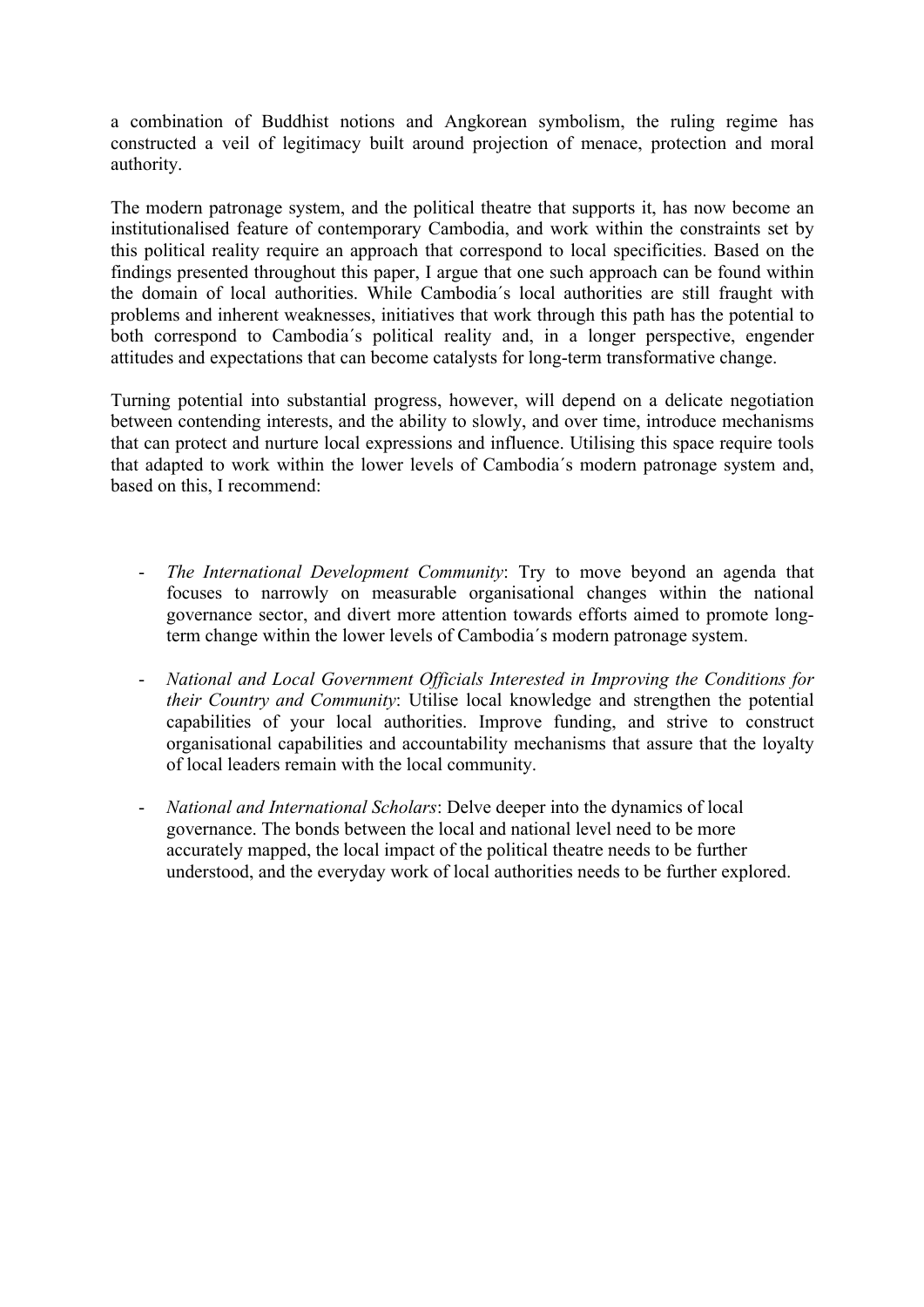# **Cambodia´s Modern Patronage System: A Brief Reflection on Historical Foundations, Contemporary Articulations, and Future Policy Formations**

A wave of dramatic infringements on public space and institutions is sweeping through Cambodia. Critical voices are facing server punishment and attempts to challenge or reform the established order are met with rejection and swift retribution (Chheng 2017; Baliga 2017; Dara & Baliga 2017a; Dara & Baliga 2017b; Kijewski & Chheng 2017; Sokhean 2017a; Sokhean 2017b; Sokhean et al 2017). Working within this reality can be a precarious undertaking, but for those stakeholders trying to navigate the murky water of Cambodia´s current political landscape, a better understanding of the surrounding circumstances can become a vital tool.

In what follows, this paper will briefly outline some of the historical foundations and modern re-interpretations that have conflated to engender Cambodia´s contemporary political articulations. By doing so, it tries to add to our knowledge of contemporary event by highlighting how historical legacies have evolved into the modern setting. More specifically, it traces the formation and underpinnings of two defining aspects of the current political landscape – the modern patronage system and the political theatre constructed to provide a veil of legitimacy for its dynamics – arguing that a better understanding of these aspects can help us to construct tools that are better adapted to work within Cambodian realities. In the concluding sections, the implications of these articulations are discussed, focusing mainly on how they affect the ability to implement reform and development efforts, and a few policy recommendations are made – both for future research endeavours, the international community, and for those actors pulling the strings within the domestic societal domain.

### **Part 1. The Foundations of Contemporary Cambodian Politics: Transformed Patronage and the Rise of the Ruling Regime**

To capture the essence of Cambodia´s political landscape, it is important to begin with the basic structures that determine the current distribution of power and resources – the modern patronage system.

#### *1.1 Patron-Client Protection and the Historical Underpinnings of State-Society Relations*

Traditional patronage, and the patron-client relationship – the original foundation of Cambodia´s modern patronage system – has been an important organisational feature throughout Khmer history. Mirroring codes of conduct and organisational patterns persisting since pre-Angkorean times (Kimchoeun et al 2009: 49), these informal relations were hierarchal in nature, and based on a reciprocal arrangement where people with limited means sought protection from those occupying the higher positions within the societal strata. In return for protection, people at the lower end of the hierarchy offered homage and loyalty to their benefactors. These patron-client relationships were influential aspects of the traditional Khmer village life and royal culture and, while it has not always been the case in practice, it is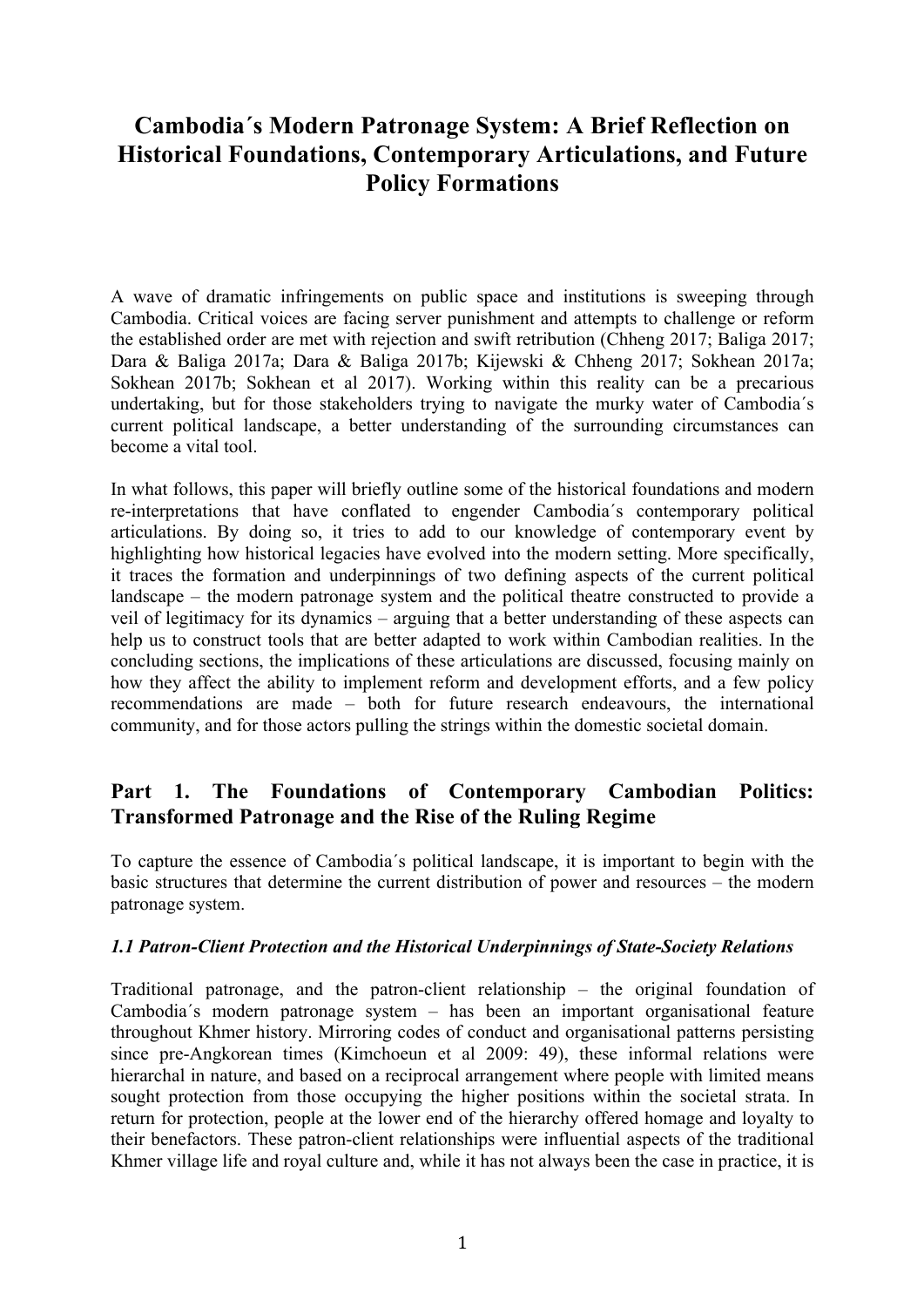believed that a majority of the population once perceived them as "natural" and generally mutually beneficial (Chandler 2008: 126-130).

During the French protectorate (1863-1953), however, French forces tried to implement a number of organisational reforms aimed at transforming Cambodia´s traditional power-basis into a rationalised bureaucratic governance structure. But despite the influx of values from the French metropolis, the trust for the patron-client system remained intact, and while the French will to rationalise this ancient system was strong, they never succeeded in their attempts to remove its influence from the societal sphere (Chandler 2008:174-178).

Subsequently, the logics of patron-client protection remained an important influence during both the country's independence process and its aftermath. For a new emerging political force – King Sihanouk, ordained under French tutelage in 1941 – Cambodia´s patron-client foundations became an important power-consolidating tool (Chandler 2008: 201-234). By conveying an image of himself as the benevolent father and patron of, what he called, his family (i.e. the Cambodian population), whilst backing up this image by the coercive power of the state, Sihanouk tried to appeal to the public trust for the patron-client dynamics, and his success illustrated how appeals to the logics of the traditional patron-client relationship could be utilised as a political tool in, at least, a semi-modern context (Kent & Chandler 2008: 6).

The years that followed Sihanouk´s demise are a well-documented part of Cambodian history. The communist regime, known as Democratic Kampuchea (DK), or the Khmer Rouge, implemented an unprecedented revolutionary reform program that intended to erase 2000 years of history and take the country back to, what they referred to as, year zero. The DK regime only lasted for 3 years, eight months, and twenty days, but when the dust of the revolution settled, an estimated 2 million people had perished and almost all of the preexisting social institutions had been destroyed (Ear 2007: 73; Chandler 2008: 251-258). While the atrocities of DK regime had a profound impact on all societal domains, the patron-client structure would, however, quickly reappear as an organisations principle.

#### *1.2 Post-DK State-building and the Emergence of the Modern Patronage System*

In the wake of the ousted DK regime, an organisational vacuum had been created, and a new regime could begin its journey towards the upper echelons of power. Originally given mandate to rule by the Vietnamese, this new regime – then known as Kampucheans People´s Revolutionary Party, but today operating under the much more familiar name, Cambodia´s Peoples Party (CPP) – began to transform Cambodia´s political landscape.

In the early stages of their rule, state cohesion was low and the central authorities struggled to gain administrative control over local authorities (Hughes 2003: 23, 30). However, the new regime´s ability to create a cohesive state apparatus changed dramatically during Cambodia´s burgeoning economic transformation. The liberalisation of the economy was originally initiated in 1989 by the Cambodian government, and subsequently used as a tool to strengthen the cohesion of the state and limit the scope for oppositional forces (Hughes 2003: 19-20). By liberalising the economy, the people at the top of the political hierarchy gave themselves the opportunity to guide and control the privatisation of land and state owned enterprises. In this process, access to land and resources became dependent on power (including political, economic, and military power), and those controlling the state and its institutions were provided with a new set of tools that could be used to strengthen the attachment of individuals in control of local authorities (Hughes 2003: 38-39).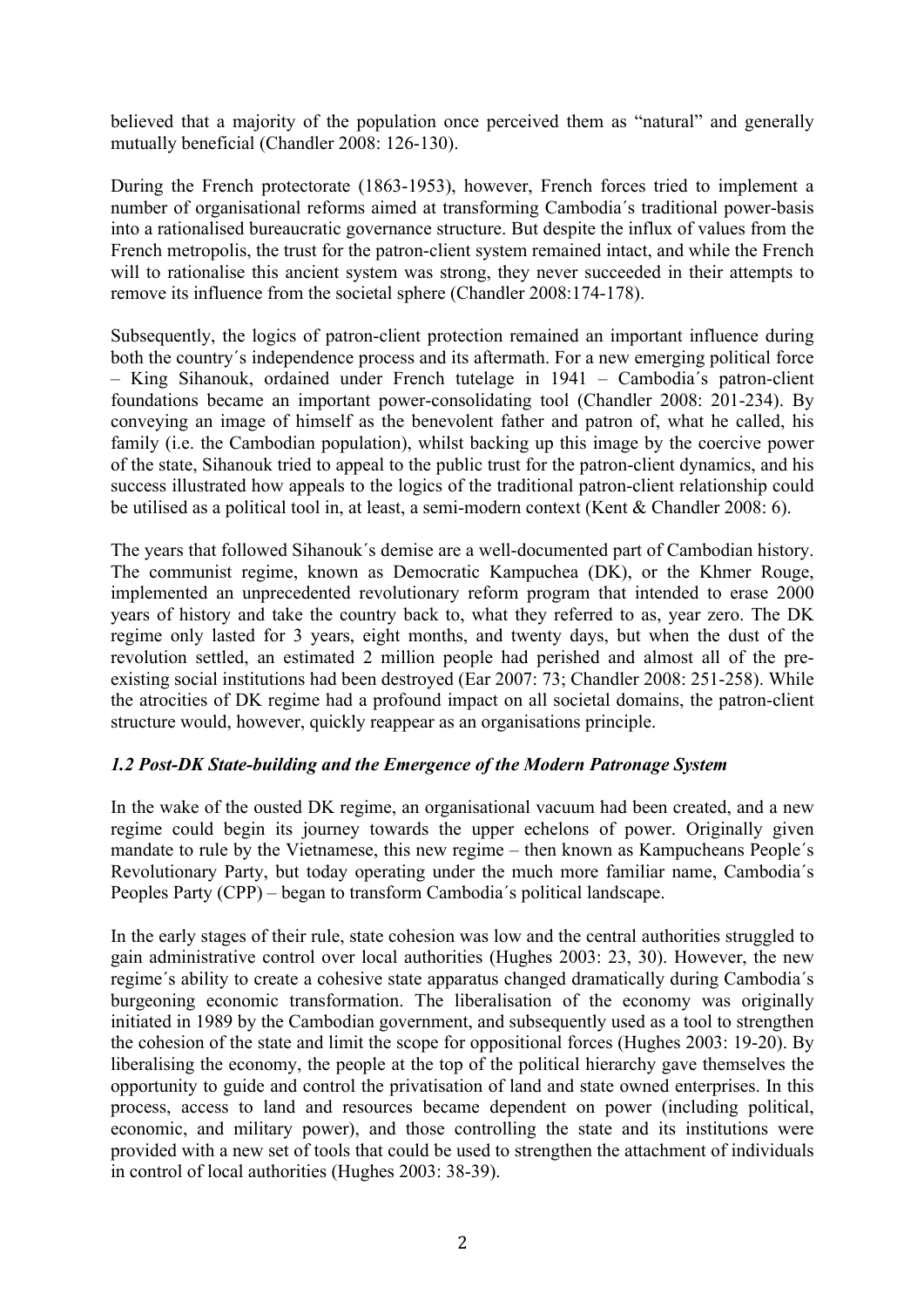Once again, the patron-client logic reappeared as an organisational framework for Cambodia´s political relations, and the central government was transformed into a protective umbrella used to secure alliances with important stakeholders by providing them with opportunities and support in their endeavours to capitalise on the privatisation process (Hughes 2003: 40). For members of the ruling regime, these changes allowed them to build on an existing foundation of patron-client relations and, supported by the benefits granted to them by their high positions within the state, expand their personal networks and recruit the loyalty of important new allies (Hughes 2003: 40-44).

The relationships created in the midst of Cambodia´s economic transformation were, however, far from traditional. They were engendered within a modern context that differs significantly from the one that characterised the existence in pre-modern Cambodia. The early 1990s was dominated by the Untied Nations Transitional Authority in Cambodia (UNTAC), and their quest to transform the country into a liberal democracy. This had a number of impacts on Cambodia´s societal context. Most importantly, it deepened the economic liberalisation, created new institutions for controlling the state, and implemented a system where political power became dependent on electoral success (Hughes 2003: 59-60). Faced with these structural opportunities and constraints, the ruling regime fundamentally transformed the dynamics of Cambodian patronage. Instead of being localised protective expressions building on personal contact and reciprocal respect, patron-client logics were now intertwined with the capacities and modern bureaucracy of the new state. In this process, reciprocity between two parts was transformed into a one-way exploitation of a third part. Patrons, within the transformed relationship, now had the ability to reward the loyalty and support of their followers by offering them societal positions and protection that facilitated for rent-seeking and self-enrichment (Hughes 2003: 59-63; Kent 2007: 335-336). Since this selfenrichment came at the expense of a third party (mostly the less fortunate segments of the population), this transformation resulted in a purely extractive *modern* patronage system (Hughes 2003: 62; Springer 2008: 144).

#### *1.3 Manipulating Modern Patronage: The Rise of the Ruling Regime*

Cambodia´s modern patronage system has many skilful navigators, but the most successful of them all is, arguably, the person that today occupy the apex of the societal pyramid – Prime Minister, Hun Sen – and his personal power-consolidating process provides important insights into the defining characteristics of Cambodia´s contemporary political landscape.

Hun Sen was born in 1952 and, as such, his formative years were influenced by the tumultuous circumstances that defined the late 1960s and early 1970s (i.e. Sihanouk´s fading power, Lon Nol ´s *coup d'état*, and the growing Communist influence). After having witnessed the devastation caused by the American bombing campaigns and Lon Nol's crusade against the communists, the 18 years old Hun Sen decided to join the armed insurgency against the regime. While he claimed to be unaware of it at the time, this insurgency was lead by Pol Pot (the subsequent leader of the DK regime). Due to Hun Sen´s relatively high educational status (most soldiers were not even able to read), he soon advanced through the Khmer Rouge hierarchy. During his years in the Khmer Rouge, Hun Sen was involved in a number of military campaigns, and while he denies any involvement in some of the more atrocious episodes of the murderous regime, he remained a cadre until he defected to Vietnam in 1977. Whilst in exile, Hun Sen gained the trust of the Vietnamese and was given control of an exile force that eventually participated in the invasion that lead to the ousting of the Khmer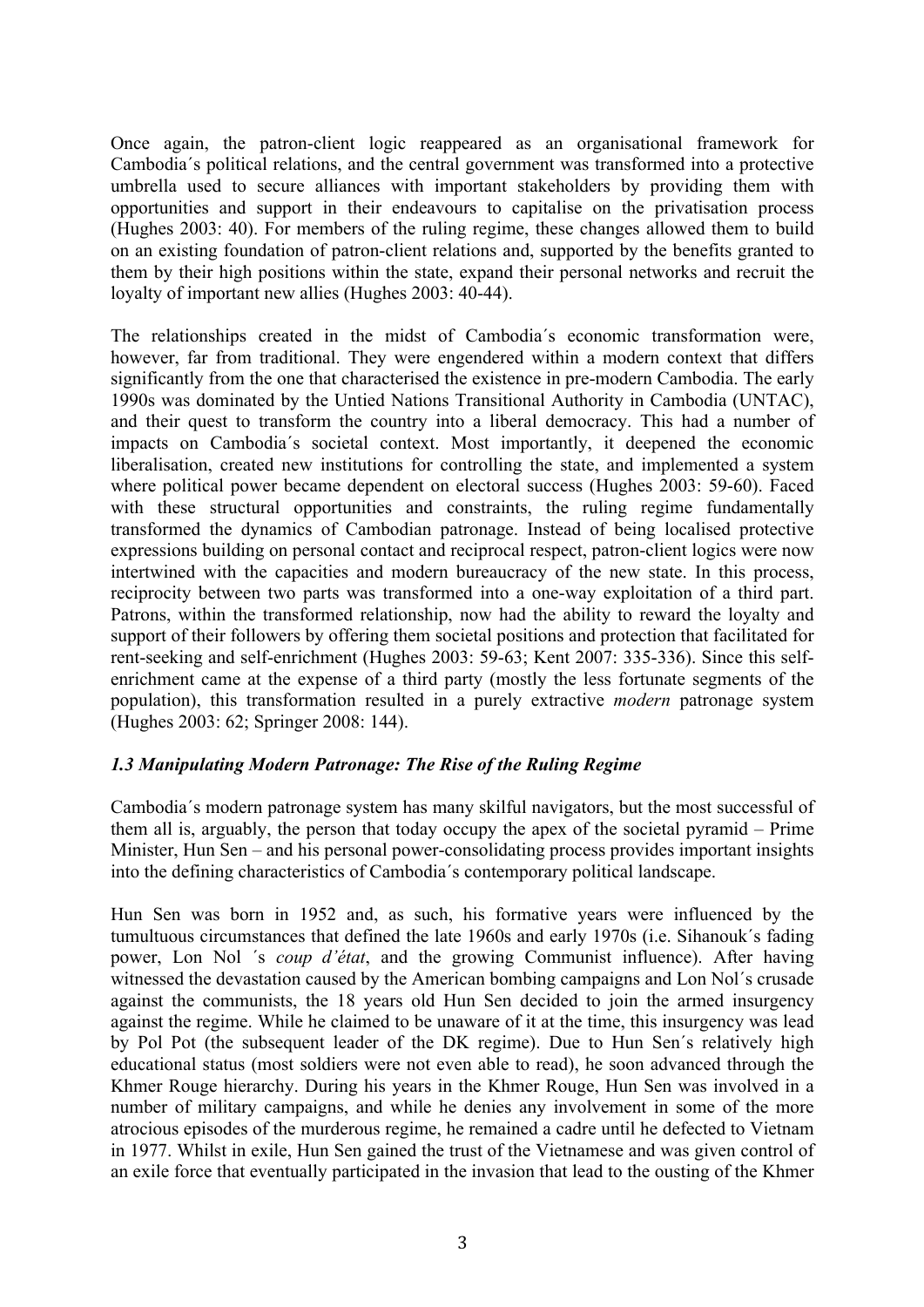Rouge (Human Rights Watch 2015: 6-22; Morgenbesser 2017: 5). After Khmer Rouge had been ousted, Hun Sen was appointed foreign minister of the newly established regime (Morgenbesser 2017: 5). Due to his political prowess, Hun Sen quickly advanced through the hierarchy of the party, and when the current leader passed away (in 1985), he was appointed Prime Minister (Morgenbesser 2017: 5).

From his place at the apex of the political hierarchy, Hun Sen was in the best possible position to control and manipulate the modern patronage system that emerged during Cambodia´s economic transformation. His political privileges gave him the ability to amass personal wealth for himself and his family by appropriating the country´s natural resources (Global Witness 2007, 2009, 2016); secure lucrative stakes for himself and his followers in the most profitable business sectors (Un & So 2009: 127; Verver & Dahles 2015: 60-63, 65); act as a gatekeeper for high office and appoint loyal followers to strategic positions within the state and its institutions (Morgenbesser 2017:6-7); and, manipulate and control the societal institutions meant to hold leaders accountable (Un 2006: 231-233; Morgenbesser 2017:6-7). Building on such abilities, Hun Sen secured the loyalty of a number of key individuals – creating the group today loosely defined as a "ruling elite" (see for example Cock 2010a: 528- 529) – and constructed a vast network of personal patronage connections that stretches throughout Cambodia´s entire societal foundation (Morgenbesser 2017: 11-12; Un 2006: 228- 229).

In recent times, the overarching control of the ruling regime has been manifested in a number of manners and circumstances. The most significant is, of course, the dissolution of the main oppositional party – Cambodian National Rescue Party (CNRP) – and the arrest and persecution of some of its leading figures (Chheng 2017b; Kijewski & Chheng 2017; Sokhean et al 2017). However, the country has also witnessed violent physical attacks on critical voices (Handley & Ananth 2017), and a wave of legal attacks on critical media outlets (Baliga 2017; Dara & Baliga 2017b), human rights workers and NGOs (Sokhen 2017a), political analysts (Sokha & Kijewski 2017), and even members of the monastic community (Koemsoeun & Nachemson 2017).

The capability to continuously conduct such elaborate attacks with impunity is engendered by the modern patronage system that has been skilfully constructed by Cambodia´s ruling regime. The persistence and influence of this regime cannot, however, only be attributed to such structures. The dialectical pressure emanating from the coercions and inducements inherent in Cambodia´s modern patronage system is an important aspect of the political landscape, but the stability of the system cannot be sustained with a sense of public consent. To understand the nature of Cambodia´s modern patronage system, we, therefore, have to explore the manipulated cultural imagery used to construct a veil of consent-enhancing political legitimacy.

## **Part 2. Cambodia´s Political Theatre: Cultural Manipulations and the Art of Constructing Legitimacy**

Culture, religion, and traditional practices are an important aspect of everyday life in Cambodia (Kimchoeun et al 2007), and the historical underpinnings of these notions are therefore a relevant focal point. The term political theatre is, as I define it here, an umbrella term for the cultural and traditional rhetoric and behaviour that is used to construct a legitimising narrative for the current political establishment. In Cambodia, a central collection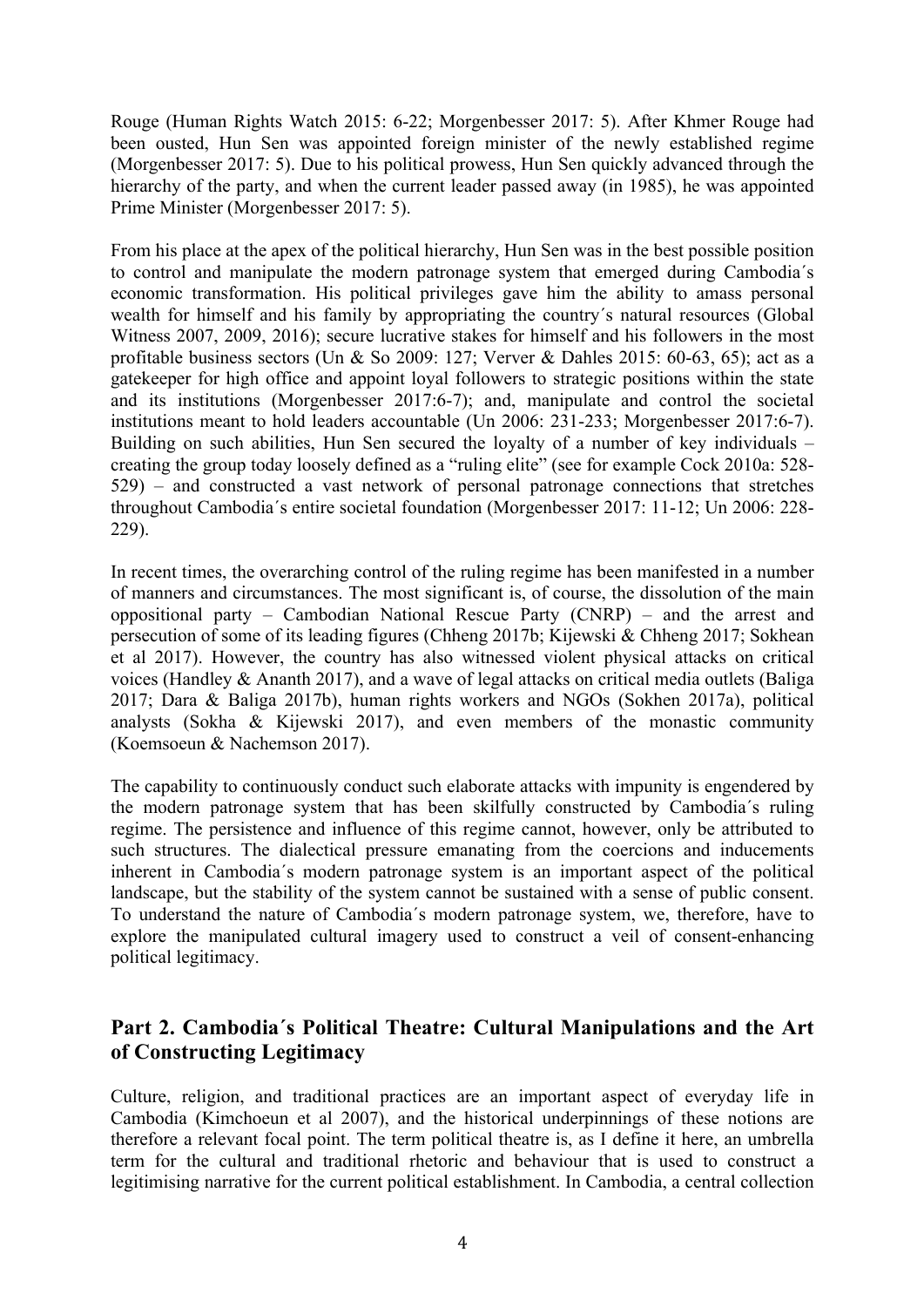of notion in this narrative is constituted by the traits and values ascribed to the image of "Khmerness" (i.e. characteristics and behaviour that are perceived to be important features of a true Khmer identity), and the ability to correspond to this imagery can be considered an important legitimising principle for a righteous Khmer political leader (see for example Edwards 2007: 10-12). The pillars of Khmerness are not, however, static formations that, once formed, remain fixed and unchanged throughout eternity. As can be said about most forms of social expressions, cultural phenomenon, at least the way it is conceptualised here, are dynamic formations malleable to surrounding circumstances. To understand the political theatre that today is used to construct a sense of legitimacy for the ruling regime, it is, therefore, paramount to explore both its historical roots and modern re-articulations.

#### *2.1 Historical Roots: Angkorean Symbolism and Buddhist Morality*

The historical roots of the notions that today underpin perceptions of Khmerness and righteous leadership could be traced back as far as the pre-Angkorean process sometimes referred to as "Indianization". During this cultural revolution, Hindu beliefs, values, behaviour, and perspectives on Kingship and politics, were embedded within both the higher and lower levels of Cambodia´s societal strata. At this point in history, Buddhist ideas coexisted with its Hindu counterparts (Harris 2005: 24-25), but within the small city states scattered around present-day Cambodia, kings used Siva and other Hindu notions to legitimise the reigning social order and their right to rule (Chandler 2008: 22-23).

As King Jayavarman II consolidated control over the northern areas of the country and laid the first foundations of the Angkorean empire (around the  $9<sup>th</sup>$  century), Hindu notions continued to serve as the guiding principles, and this logic was subsequently adopted by a number of Angkorean kings. For large parts of the Angkorean era, kings were perceived to be patrons whose connection to the spiritual domain ensured enough rain for successful harvests; god-like entities that represented an ideal version of virtuosity and power; and, a central administrative figure in the reciprocal relationships that underpinned society (Chandler 2008: 39-54). Adhering to these perceptions provided most of the Angkorean kings with a protective legitimacy, and it was not until the  $12<sup>th</sup>$  and  $13<sup>th</sup>$  century that Buddhism began to establish itself in the consciousness of the upper echelons of society (Edwards 2007: 97).

The exact process that cemented the Buddhist influence is not known, but after having gained a more prominent role after 950 CE (Harris 2005: 4, 15), the religion began to prosper under the tutelage of King Jayavarman VII (r. 1181-1220) (Chandler 2008: 66). Under his rule, new legitimising principles, based on Buddhist notions, were introduced to the Khmer public and a new form of kingship emerged. Instead of claiming a special connection to Hindu deities, Jayavarman VII proposed that his right to rule was attributed to his extraordinary devotion to the Buddhist precepts and the meritorious behaviour he displayed (Chandler 2008: 66-73). After Jayavarman VII and the demise of Angkor, Buddhism remained an influential force in royal circles, and its popularity continued to grow. In time, Theravada Buddhism (the strand practiced in Cambodia today) overtook the earlier preferred Mahayana Buddhism, and the foundational principles of the Buddhist cosmology established itself within courts and villages (Harris 2005: 30-48).

The Buddhist cosmology that took root in  $15<sup>th</sup>$  century Cambodia – and, as far as it is possible to discern from the scarce available evidence, remained relatively unchanged until the  $19<sup>th</sup>$ century – was, however, shaped by the country's religious history. Within  $19<sup>th</sup>$  century Buddhism, new and old notions had been intertwined to form a number of syncretic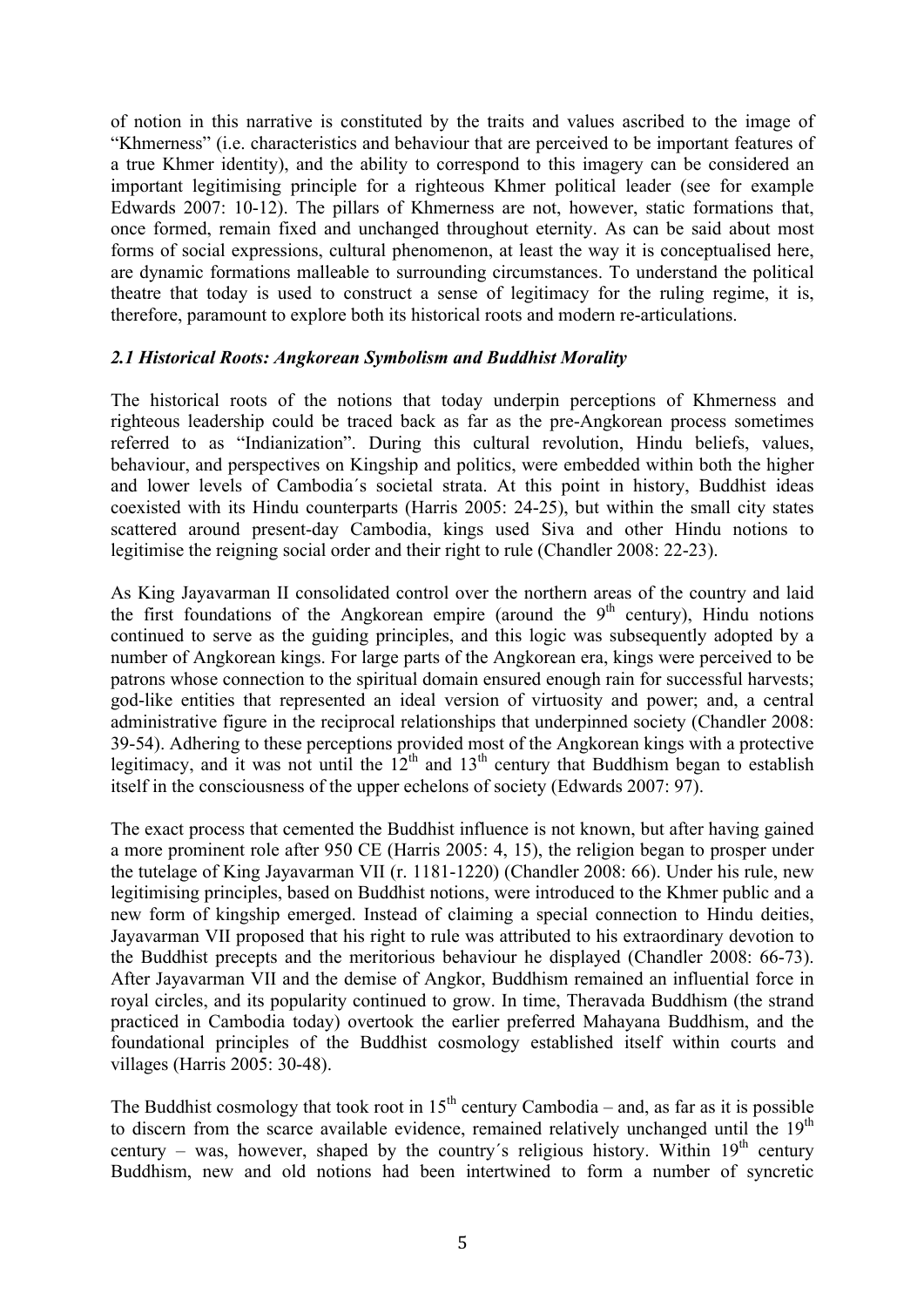articulations (Edwards 2007: 97; Forest 2008: 16, 19-22). Perhaps building on the foundations laid by Jayavarman VII (see for example Chandler 2008: 66-73), Hindu notions of a divine monarchy with spiritual connections were intertwined with a karmic perspective that emphasised the societal force of *bon* (merit) (Harris 2005: 79-80). Merit, according to karmic theory, is a force – collected by benevolent and righteous acts during the continual process of birth and rebirth that define human existence – that determines roles within the social hierarchy (Hansen 2007: 20). Power, within this moral order, is connected to those with an abundance of merit, and since merit is accumulated through morally commendable acts, those with power are entitled to the societal position they occupy (Jacobsen & Stuart-Fox 2013: 10,11,14). As a result, kings were perceived as sacred individuals that gained strength from their superior merit (Harris 2005: 79-80), and the force of merit acted as an important organisational principle throughout the societal structure.

According to  $19<sup>th</sup>$  century Buddhism, the history of the world was characterised by a process of decline and regeneration where its destruction and rebirth were connected to merit. Merit was thus a force that connected the interests of the upper and lower levels of society by constructing a moral order where righteous behaviour became connected to societal prosperity (Hansen 2007: 20-23). The king had a central role in this order, and was perceived as the protector of the realm and the guardian of morality. The righteous leader, underpinned by his superior merit, was meant to guide the population and lead society towards prosperity and moral development (Hansen 2007: 20-22, 33, 42).

At the end of the  $19<sup>th</sup>$  century, however, a new cultural force was introduced to the Cambodian public, and it was within the confines of this encounter that the foundations for the modern perception of Khmerness began to emerge (Edwards 2007: 7-8).

#### *2.2 Colonial Encounters*

During the French protectorate, the Khmer social elite was suddenly faced with an occidental perspective of their own history and culture. The French brought their own perspectives and interpretations, and when these imageries were projected to the Khmer, a new space for cultural transformation opened up (Edwards 2007: 8-12). Two particular articulations engendered in the encounter between French cultural imaginings and Cambodia´s pre-existing traditional foundations seem to have had a lasting impact on perceived Khmerness – the reinvention of Angkor and the modernisation of Buddhism.

As the French ravelled in their self-proclaimed discovery of the Angkor Vat temple complex, they proudly presented it as a symbol of national pride and heritage. While historical records suggest that this interpretation was a bit misinformed, and that Angkor was an important, and not forgotten, spiritual centre (Edwards 2007: 19-26, 125-129), this depiction did not match the narrative promoted by the French. According to them, Angkor Vat was the pinnacle of a lost civilisation that, under their tutelage, could be reinstated to its former glory (Edwards 2007: 2). The Khmer, within the French narrative, were distant descendants of a once grand civilisation that, through centuries of decline, now were in desperate need of protection (Chandler 1997: 35, 37-39). Based on these premises, an imagery portraying the bravery and glory of the lost ancient Khmer civilisation was disbursed throughout the architectural and cultural landscape. Over time, the spiritual roots of Angkor began to fade, and the temples were reinvented as a national symbol, and the greatness, skill, and bravery of those who built it were portrayed as the epitome of the proud Khmer population (Edwards 2007: 10-12, 51- 53, 61-63, 150, 164-165).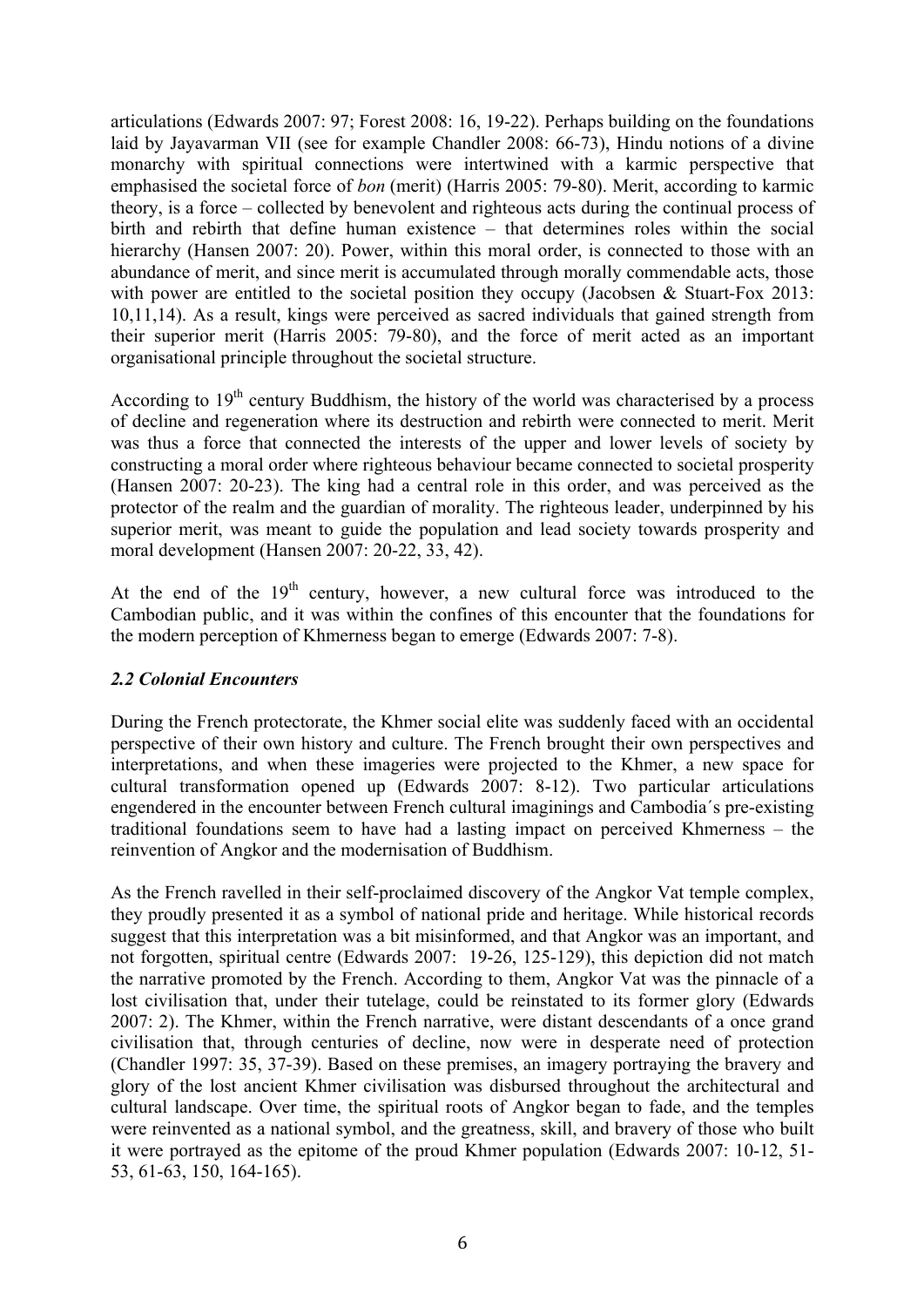The modernisation of Buddhism was not guided by the same direct colonial influence – religious influences from Siam and a growing internal will to adapt Buddhism to a modern context were more important factors (Harris 2005: 130; Edwards 2007: 95-96; Hansen 2007: 77) – but since it became intertwined with the emerging nationalist movement and the quest for independence (Edwards 2007: 220), it had an important impact on perceived Khmerness. The Buddhist modernisation movement wanted a more "rational" religion. Instead of "old superstitions", proponents of modernisation wanted a religion that followed the "true" words of the Buddha. In their eyes, the traditional manuscript culture that formed the basis of  $19<sup>th</sup>$ century Buddhism – where merit was gained by reciting old scriptures (without understanding its content) – needed to be replaced by an order that placed a greater emphasis on individual acts and behaviour, and where everybody should be able to understand and live according to the true words of the Buddha (Edwards 2007: 104-106: Hansen 2007: 101, 178-181). Within this order, merit remained a vital organisational principle, and individual morality and meritorious acts were seen as the true path towards a prosperous society. Such meritorious acts could, for example, include feeding monks, donating to the *Sangha* (the monastic community), building schools, participating in religious ceremonies, and providing for the poor (Jacobseb & Stuart-Fox 2013: 11). In the 1930s, modernist Buddhism became the dominating perspective (Hansen 2007: 178-181), and within the emerging nationalist movement, a new generation of intellectuals saw its fundamental principles as an important part of the Khmer identity (Edwards 2007: 95-97).

Within the nationalist movement, Khmer Buddhist modernist principles were intertwined with the reinvented myths and traditions that defined the ancestral brilliance of the Angkorean civilisation, and promoted as the fundamental traits of the Khmer identity. Through a variety of disbursement methods, including the newly established newspaper media, this imagery was eventually spread beyond elite circles and incorporated into the consciousness of the wider population (Edwards 2007: 7-8, 10-12, 210- 213, 218-221).

#### *2.3 Modern Re-Articulations: Constructing Cambodia´s Political Theatre*

The perception of Khmerness would, however, not only serve as a unifying tool in the colonial independence movement, and its legacy has remained an important feature of the societal landscape. Within Cambodia´s contemporary political theatre, Angkorean symbolism and Buddhist cosmological foundations have been manipulated, re-invented, and transformed into a legitimising narrative that portrays the elite as capable protectors, guardians of morality, and righteous leaders that will guide the nation towards prosperity.

An important dimension of this imagery is constituted by the projection of protection and menace. In a similar manner as Sihanouk once proclaimed to be the father of the nation, the contemporary elite is using a rhetoric that highlights the beneficial features of the traditional patron-client relationship and portrays themselves as the country´s protectors (Hughes 2006: 469-471, 479). To elicit a sense of protection, backed up by menace, the elite, and Hun Sen in particular, has used an imagery connected to the perception of the traditional leader of the *Khsae*, the *Bong Thom* (big brother). The Bong Thom is the fair, but ruthless, leader that offers protection and benefits to his loyal followers, but ensures that any acts of disloyalty or resistance will be met with harsh punishments (Hughes 2006: 470-471). Such ideas of morally condoned violence is a recurring theme in traditional Khmer tales, and the notion of justifiable violence still appears to be somewhat accepted by contemporary Cambodians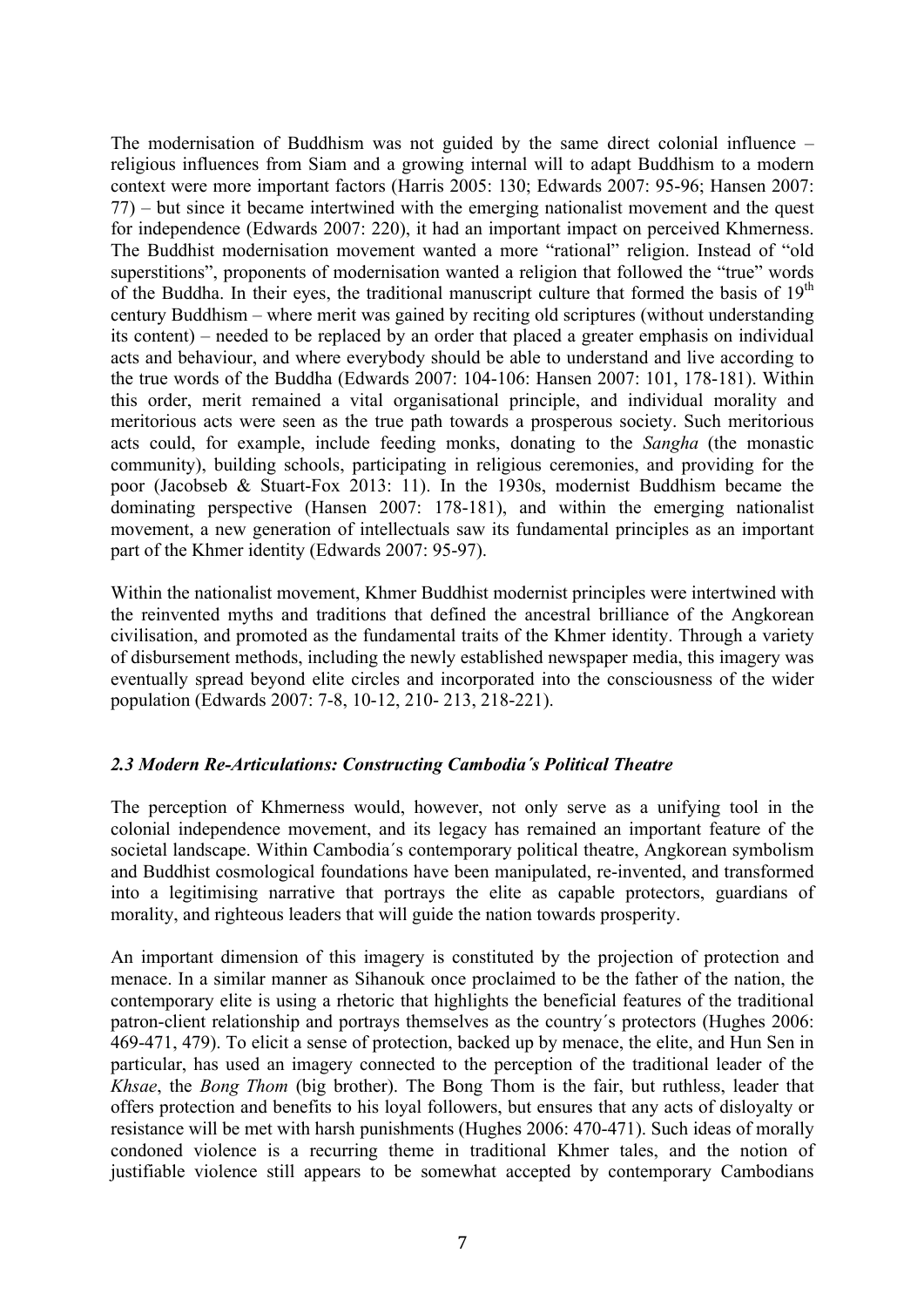(Edwards 2008: 216-218). Due to his personal influence over the military and police, Hun Sen certainly got the institutional means to back up the menace-related aspect of his image, and the consistent stream of public violence and intimidations that have been connected to his rule could have helped to cement this image in the public consciousness. Hun Sen himself promotes this menacing/protective perception, and has suggested that a victory for the political opposition could result in a new civil war (Sokchea & Dara 2017).

Violence and fear thus, in quite a contradictory manner, seem to have become an aspect of legitimacy. By evoking the imagery connected to the *Bong Thom* – an imagery reminiscent of the leadership that is believed to have underpinned the greatness of ancient kings and the prosperous Angkorean civilisation – the elite is constructing a narrative that portrays them as the only leaders capable of retaining stability and order (Hughes 2006: 471, 479).

To evoke notions of protection, however, the elite also has to show that they are capable of providing the population with material security and societal improvements (Edwards 2008: 221- 225). Studies of leadership and voting preferences have implied that the Khmer public is relatively uninterested in the ideological foundations of a political party (Hughes 2006: 479). Instead, the preferred leaders are those supported by the traditional perceptions of "righteous leadership" and those who can prove that they are capable of delivering local improvements and material benefits (Vimalea et al 2009: 87-89; Baaz & Lilja 2014: 16).

Hun Sen seems to be well aware of such perceptions and, through what can be considered an elaborate self-promotion attempt (Hughes 2006: 472; Edwards 2008: 224), he has orchestrated a number of "personal" development initiatives. These initiatives range from small-scale ceremonial handouts of money and supplies to large-scale infrastructural projects that, among other things, have covered the geographical landscape with buildings bearing his personal monogram. Through closely directed ceremonies broadcasted to the public by the elite-controlled media apparatus, Hun Sen and other members of the political elite, are shown interacting with a grateful public overwhelmed by the personal generosity they display (Hughes 2006: 472-478; Edwards 2008: 220-221). In a style reminiscent of both Jayavarman VII´s and Sihanouk´s early use of the patron-client system, Hun Sen´s "personal" projects (often founded by foreign donors or wealthy allies) have been used to portray him as the benevolent benefactor that works tirelessly to protect his loyal followers (Hughes 2006: 472- 478).

The imagery of the benevolent benefactor has traditional roots, and the meritorious acts that the elite displays are meant to invoke a sense of righteous leadership promoted by the meritbased Buddhist cosmology (Jacobsen & Stuart-Fox 2013: 18). The "gifts" bestowed upon the public gain a certain amount of moral authority from Cambodia´s cultural legacy – a legacy that emphasises the role of merit and the socially binding force of reciprocal gift-giving (Nissen 2005: 50-55; 2008: 275-276) – but under the tutelage of the current political regime, this tradition has been reinvented and turned into a large-scale secular operation meant the project a sense of merit-based legitimacy (Hughes 2006 472-478: Edwards 2008: 220-225). By continuously projecting expressions of their personal generosity and selfless commitment to the public, the elite is promoting a narrative that portrays them as the personal patrons of Cambodia´s development, and illustrates how they, through the superior merit they possess, have the capacity to guide the country towards prosperity (Heder 2012: 104; Jacobsen & Stuart-Fox 2013: 18-20).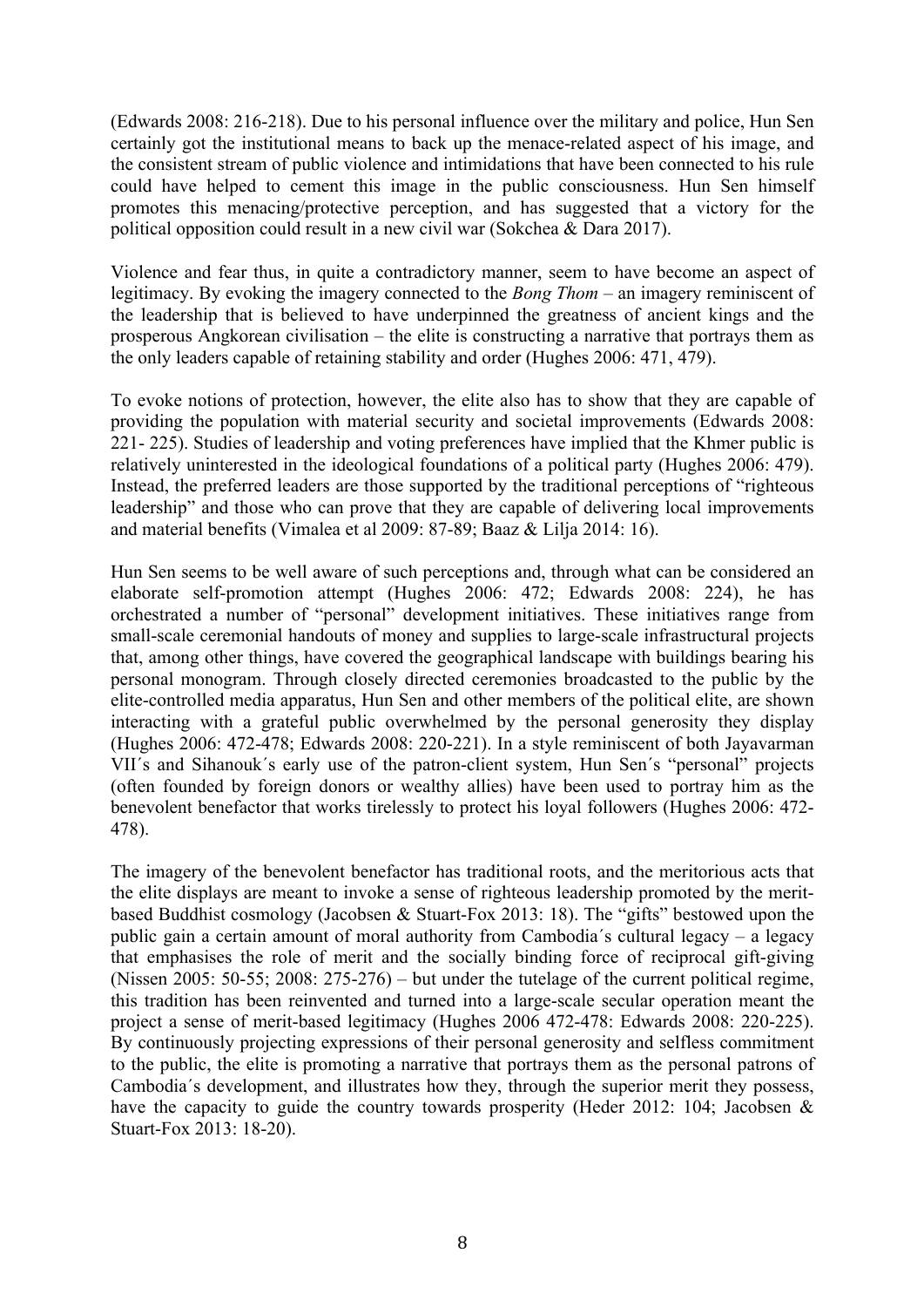Such appeals to the traditional perception of "righteous leadership" are recurring themes in Cambodia´s political theatre. In addition to the reinvented gift-giving tradition, Hun Sen has, for example, tried to enhance his personal "moral legitimacy" by inventing a narrative that connects him to the revered  $16<sup>th</sup>$  century King, Sdech Kan (Heder 2012: 104; Norén-Nilsson 2013: 4). Sdech Kan, the quintessential *neak mean bon* (man of merit), was a king that rose from humble beginnings and, through his personal prowess, earned his place at the throne by overthrowing a cruel and unjust ruler. Guided by his fairness and superior merit, he quickly gained the trust and admiration of the population and helped to usher in a sustained period of national prosperity (Norén-Nilsson 2013: 6-8, 11-12). In a presumed attempt to benefit from the perception and collective memory of Sdech Kan´s righteous leadership, Hun Sen has repeatedly emphasised the similarities with his own life story and rise to power. Building on, and in some cases inventing, such similarities, Hun Sen has tried to portray himself as the modern *neak mean bon* and the righteous leader of contemporary Cambodia (Norén-Nilsson 2013: 4-8, 12, 14, 16, 18, 20-21).

On a somewhat larger scale, the righteous leadership of the ruling regime has been promoted by incorporating the *Sangha* (the monastic community) into the political theatre. The Buddhist community has, historically, been a force capable of placing some restraints on the political elite´s use of power (Kent 2003: 3). However, even though the Buddhist discourse can still be used to challenge the current social order (Marston 2009: 247-248), within the modern political context, the social role of Buddhism has increasingly been subverted to the interests of the political elite. Instead of aligning elite behaviour to the Buddhist precepts (as has been the traditional role of the *Sangha*), representatives of the Buddhist community are now used to construct a religious legitimacy for the modern behaviour that underpins the elite´s power position (Kent 2003: 2-3; 2006: 354-355; O`Lemmon 2014: 38). In this process, prominent monastic figures have been co-opted into the overarching patronage networks of the elite and, through a combination of intimidation and inducements, convinced to convene the elite´s political messages (Kent 2006: 354-355; Marston 2009: 246).

To further emphasise moral authority, the elite has also co-opted the religious space of the pagoda. In recent years, the elite presence within the pagoda sphere has increased, and by becoming major sponsors and leading figures in merit-making activities, many pagodas have been transformed from spaces of religious devotion to spaces of political manifestation and spiritual propaganda (Kent 2003: 18-21; 2007: 342-352; O´Lemmon 2014: 38-40).

When these tactics are put together, it illustrates the kind of moral legitimacy that the elite is trying to evoke through their political theatre. To construct their invented morally legitimising narrative, people and spaces imbued with moral superiority have increasingly been co-opted, and the authority of these institutions has been used to portray the elite as patrons of religion and guardians of the morality that upholds the Buddhist cosmology.

Cambodia´s political theatre, then, can be conceived as an elaborate attempt to construct a legitimising narrative for the dynamics that define the modern patronage system. By using reinvented traditional beliefs and religious values, the ruling regime is constructing a veil of legitimacy that portrays the modern patronage system as a mutually reciprocal protective relationship; elevates themselves to a position of national patrons; and co-opts features of the Buddhist belief system in an attempt to be defined as righteous power holders. To what extent this political theatre is believed by the Khmer public is, of course, questionable (Hughes 2006: 482; Kent 2006: 350-351; O´Lemmon 2014: 40-49; Norén-Nilsson 2016: 795, 814). Khmer people are not impressionable spectators easily fooled by the loud and bright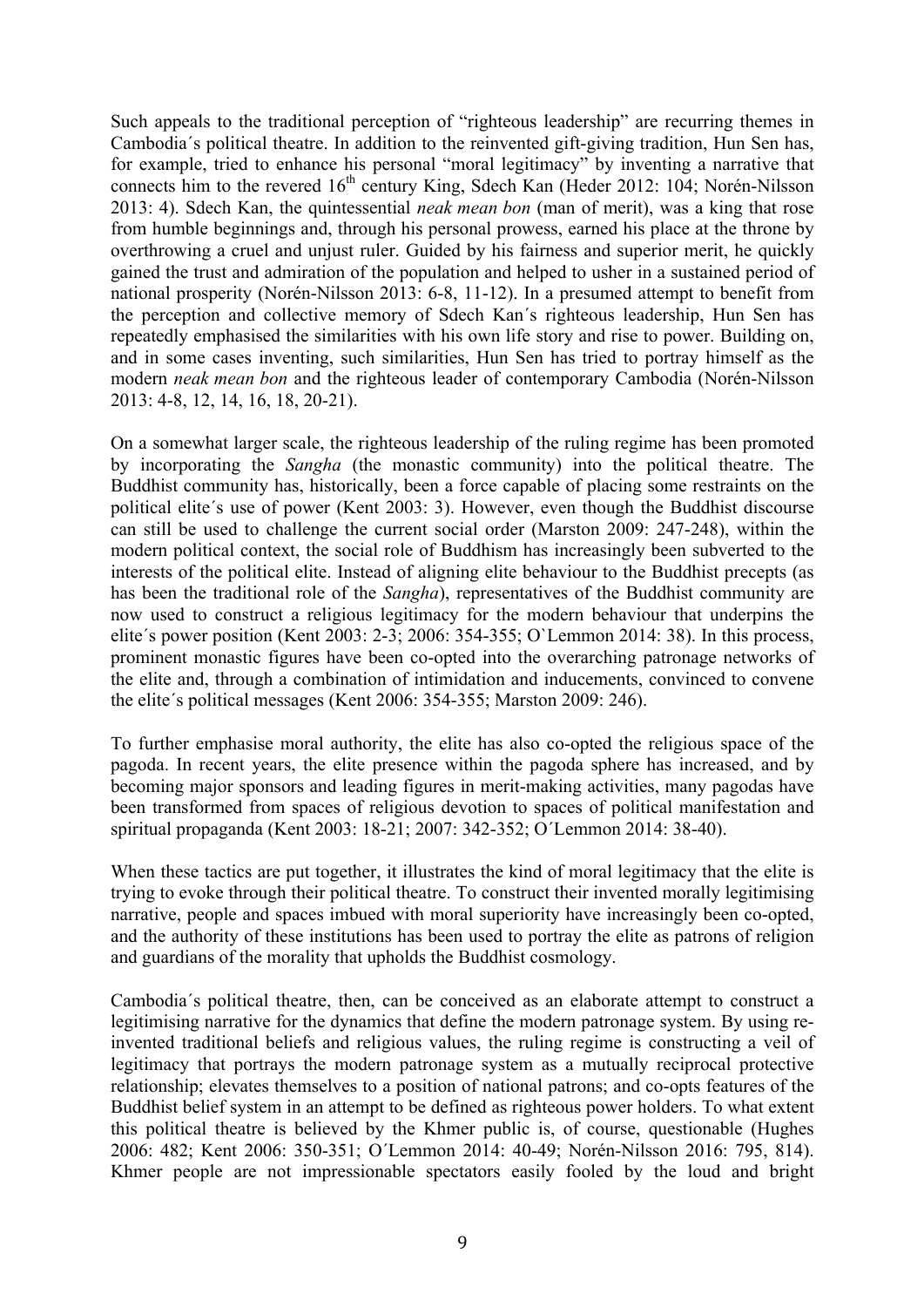distractions showed towards them by the elite and their political theatre. However, while people are becoming more aware of the political underpinnings of the elite´s culturally manipulated tropes and tactics (Norén-Nilsson 2016: 795, 814), this heightened awareness might not become the transformative catalyst that is hoped for. As could be said about so many social phenomena, the strength of its impact does not emanate from a singular force; it is engendered through the combined effects of many different forces acting in conjunction with each other. For Cambodia, the culturally manipulated political theatre gains its strength from its entanglement with the very real forces that constitute the modern patronage system. Such a context, even if its premises are not internalised and completely accepted by everybody, provides the population with very few available means of rejection and spaces of contestation (Hughes 2006: 488-489).

#### **Part 3. Working within Cambodia´s Modern Patronage System: Potentials, Pitfalls and Policy Recommendations**

Modern patronage, and the political theatre that supports it, are today entrenched features of the Cambodian landscape, and this has, or at least should have, important implications for the kind of reform and development efforts pursued in the country.

If the specificity of Cambodia´s political landscape is taken into account, it is, for example, not surprising that externally promoted strategies that emphasise the virtues of "good governance" have produced such meagre results (see for example Ear 2007: 68; 2009: 151- 153; Un & Hughes 2011: 208; Hughes 2013: 144-146). Successful implementation of these policies relies on a fundamental change in Cambodia´s modern patronage system. However, since the protection and maintenance of the modern patronage dynamics is an integral part of the ruling regimes political existence, any overarching attempts at reforming the foundations of this system will most likely be met with severe resistance.

Previous experiences support this inference. Attempted reforms within areas that affect the foundations of Cambodia´s modern patronage system have had very limited impacts, and, in some cases, regression has been a more prominent result than improvement (Ear 2009: 173- 175). After almost two decades of internationally sponsored good governance reforms, Sophal Ear (2007, 2009), for example, has concluded that, despite having spent billions of dollars, these strategies have failed to make a significant contribution to both Cambodia´s governance situation (with the exception of political stability) and the state of poverty within the country (2007: 68, 76-78; 2009: 157-159). He even suggests that the continued flow of international aid, even with the accompanying requirements of good governance, has made a more significant contribution towards preserving the current order than it has done to change the exploitative structures that underpin it (Ear 2009: 159-165). Others have drawn similar conclusions (Cock 2010b), and years of attempted institutional reforms within the upper levels of the Cambodian state apparatus have produced few encouraging tendencies (Un & Hughes 2011: 200-201). Within such domains, powerful political actors have the capability to circumvent and counteract changes and reform efforts that undermine their influence. New institutions and regulatory framework are, for example, regularly created in accordance to demands from international reformers. The people placed in charge of these mechanisms are, however, directly connected to, and controlled through, the patronage connections of the ruling regime. In the end, such superficial changes allow the regime to project a sense of compliance and progress, whilst still remaining firmly in control (Un & So 2009: 128-129; Un & Hughes 2011: 206-208, 218; Un & So 2011: 289, 306-308).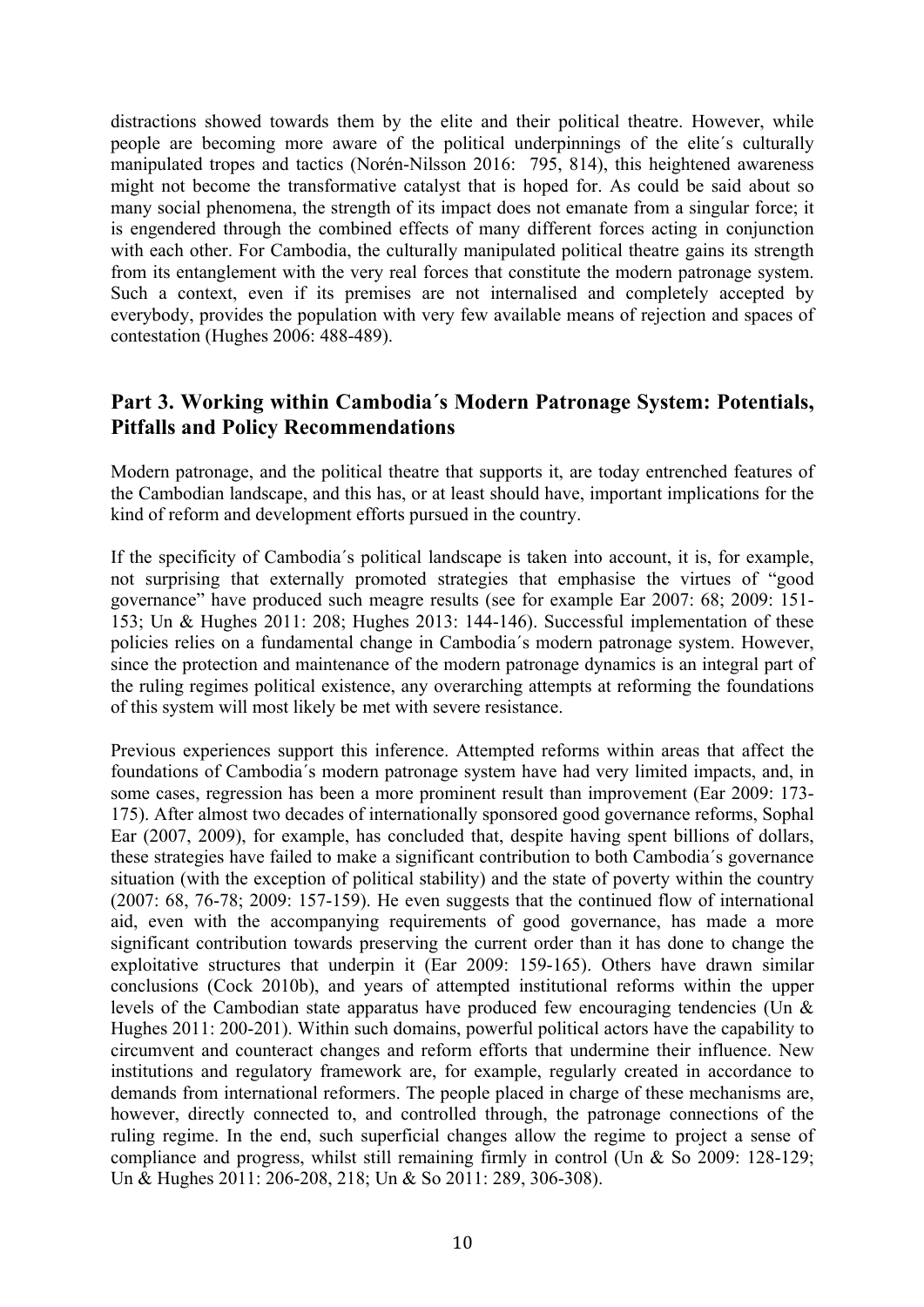Cambodia´s political landscape does not, however, necessarily only engender developmental obstacles. Turning its limitations into possibilities, though, require strategies that are adapted to work within, not only against, the modern patronage system. Such strategies are of course difficult to envision, especially from an outside perspective, but some initial insights can be gained by looking at areas where important progress has actually been achieved.

The reform of Phnom Penh´s water management system provides one such potential example. The leader of this particular project, Ek Sonn Chann, was a high ranking member of the CPP, and through his involvement in, and knowledge of, the logics of the political system, the dynamics of modern patronage could be turned into an organisational advantage. By rearticulating donor rhetoric and aligning it with a more familiar local imagery, at the same time as he used his personal connections to isolate the project from further political interference, Ek was able to frame the project in a manner that both complied with donor requirements and that was perceived to be unthreatening to other members of the indigenous elite. Ek´s reforms also happened to correspond to the elite´s legitimacy building strategy. At that time, CPP were in the midst of orchestrating an extensive "beautification" of Phnom Penh – meant to invoke a sense of emerging prosperity and progress – and an improved water supply fitted neatly into the imagery they tried to project. Combined, an intricate knowledge of the political system, an ability to avoid undermining the influence of other elite actors, and the alignment with the pursuit of political legitimacy, allowed Ek to establish a functioning organisation and improve water access throughout the capital (Hughes 2013: 146-148).

Other influential development schemes have followed a similar pattern (Un & Hughes 2011: 208, 215-218), and while it is not possible to reproduce the exact conditions that made these reforms successful, they provide some important insights into the kind of strategies needed to work in Cambodia´s political reality. Within this reality, reform and development efforts that adapt to work within the modern patronage system, avoid obvious attempts at undermining established patterns of influence and power, and are framed in ways that, at least perceptually, contribute toward the legitimacy of the elite, are more conductive and able to make a substantial impact. This is perhaps not the most compelling alternative – especially due to the exploitation and atrocities attributed to the ruling regime – but, based on the dynamics of the current political context, it might be the most pragmatic.

While it will be difficult to design efforts that correspond to these criteria, the dynamics of the political landscape provide some potential openings. Since political survival appears to be built on notions of fear, protection, and moral authority, the elite continuously needs to convince the public that they have the capability to preserve stability and moral order, and guide the country towards increased material prosperity. At the very top of the social hierarchy, such notions are reinforced through ceremonies, rituals and rhetoric that promote their inherent Khmerness, but this theatre cannot be sustained without tangible improvements at the local/village level. In short, the elite´s legitimacy is, despite the exploitative dynamic of their rule, intrinsically intertwined with the ability to project a sense of material improvement at the local level. Thus, to evoke notions of stability, protection and progress, the elite needs to produce, or at least evoke a perception of, improved local conditions. Since this change usually falls outside of their own personal domain, this pressure is diverted to lower level public servants. These local authorities are the ones that manage a majority of the contact with the population (Craig & Kimchoeun 2011: 224-226), and to retain and strengthen the legitimacy of their superiors (and by extension their own positions), local officials are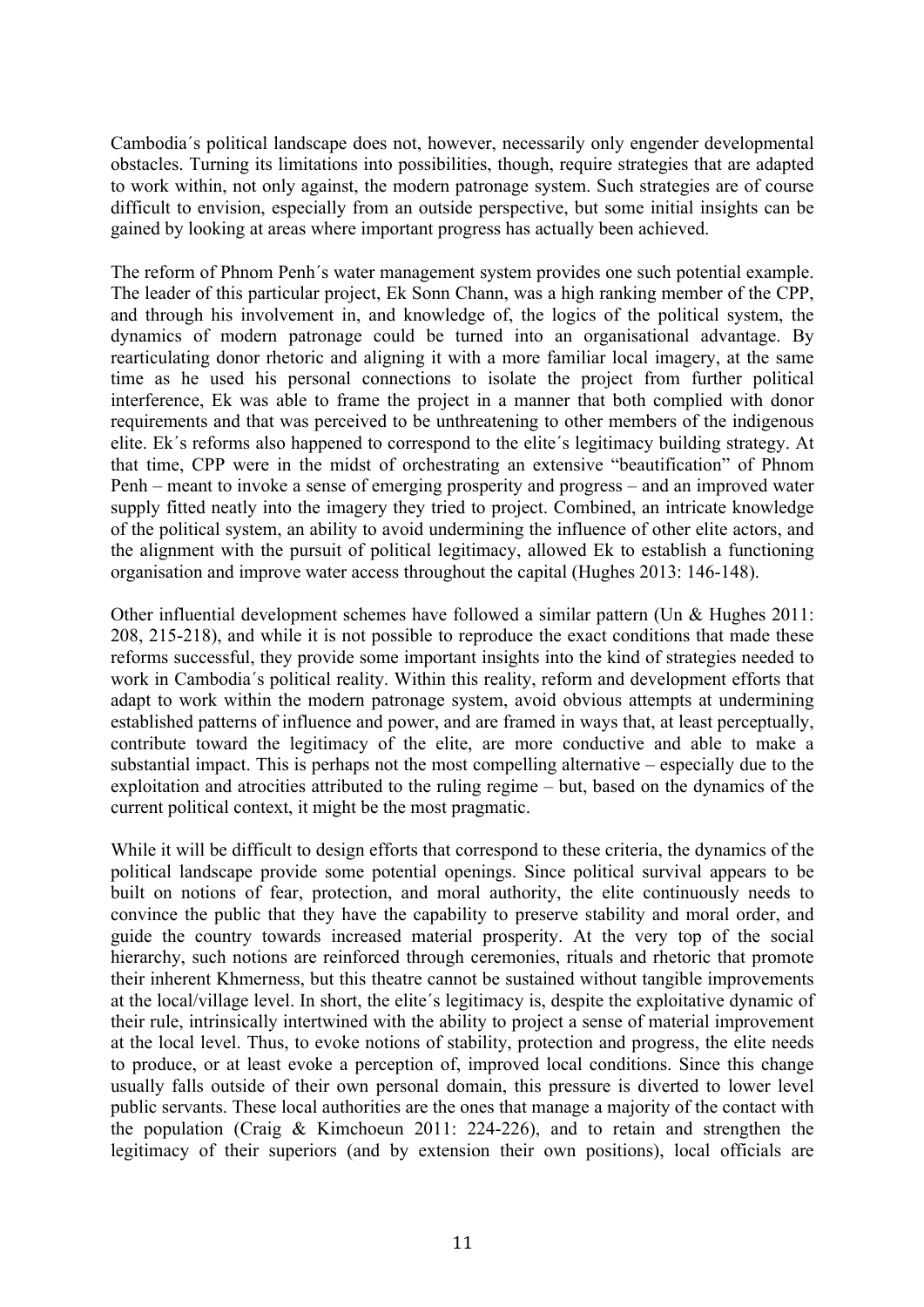pressured to deliver more effective local governance and material improvements (Sedara & Öjendal 2009: 114; Un & Hughes 2011: 199-200).

Within Cambodia´s modern patronage system, local representatives are thus given an important development mandate (Hughes et al 2011: 248), and their proximity to the villagers, their local knowledge, and their personal connection to the spatial domain, are all factors that could contribute to the hypothetical developmental potential of these agents. Unfortunately, reality does not always corresponds to hypothetical ideals, and local authorities have, for a number of reasons – including political interference, chronic underfunding, corruption, and unsatisfactory organisation capabilities (Hasselskog 2009: 194- 200; Sedara & Öjendal 2009: 118-119) – not yet been able to live up to their potential. However, past efforts to work through these channels have also engendered some promising tendencies, and the now discontinued Seila programme is a good example of this duality.

The Seila programme, introduced in 1996, was an internationally sponsored decentralisation effort. The programme wanted to improve the relationship between the local government and the population, and believed that by strengthening the capability of local authorities, these units could be transformed into accountable development agents. Working on these premises, Seila introduced a number of mechanisms designed to encourage a more participatory development model and make rural villagers an integral part of the planning process (Hasselskog 2009: 192-193: Sedara & Öjendal 2009: 108). Unfortunately, politically vested interests complicated the implementation process and – mirroring the pattern prevalent in national-level governance reforms – many of the efforts were co-opted and manipulated by influential local actors (Hasselskog 2009: 206; Hughes 2013: 153), and the resulting improvements were used to support the elite´s personal interests (Hughes 2013: 149-151).

In contrast to reforms of national level governance, however, the political co-optation of local reforms has evoked a more tangible sense of dissatisfaction within villages. When local leaders abuse their power, the local community has both better reasons to react – because it affects their immediate existence and livelihood – and better means to protest (Hasselskog 2009: 207, 210-211; Sedara & Öjendal 2009: 117). Increased scope for dissatisfaction and the relative proximity of local leaders open up a possible zone of contestation (Hasselskog 2009: 210-213), and it is here that potential possibilities begin to emerge. While the Seila program had some problems – the aforementioned vested interest combined with organisational difficulties and trust deficiency being the most prevalent issues – it illustrates how local authorities have, at least, potential to become development agents that, in contrast to national leaders, could be held accountable for their actions (Hasselskog 2009: 194-206, 210-213). The programme also showed that some factions of the local government embraced their new developmental role. While this faction did not represent a majority, such attitudes could, in the long run, have an important impact on the expectations and demands the public places upon their local authorities. If one local authority is able to provide services and improvements for their community, other communities might start to think that theirs should be able to do the same (Hasselskog 2009: 215). Such perceptions are indeed becoming more prevalent and studies have suggested that local villagers now, for example, see the commune election as an important tool that can be used to remove unpopular leaders and, in the end, increase their influence over how local resources are spent (Sedara & Öjendal 2009: 109, 117).

Changing local expectations and attitudes, increased ability to question local leaders, and a greater influence over how resources are spent are all promising tendencies. As Seila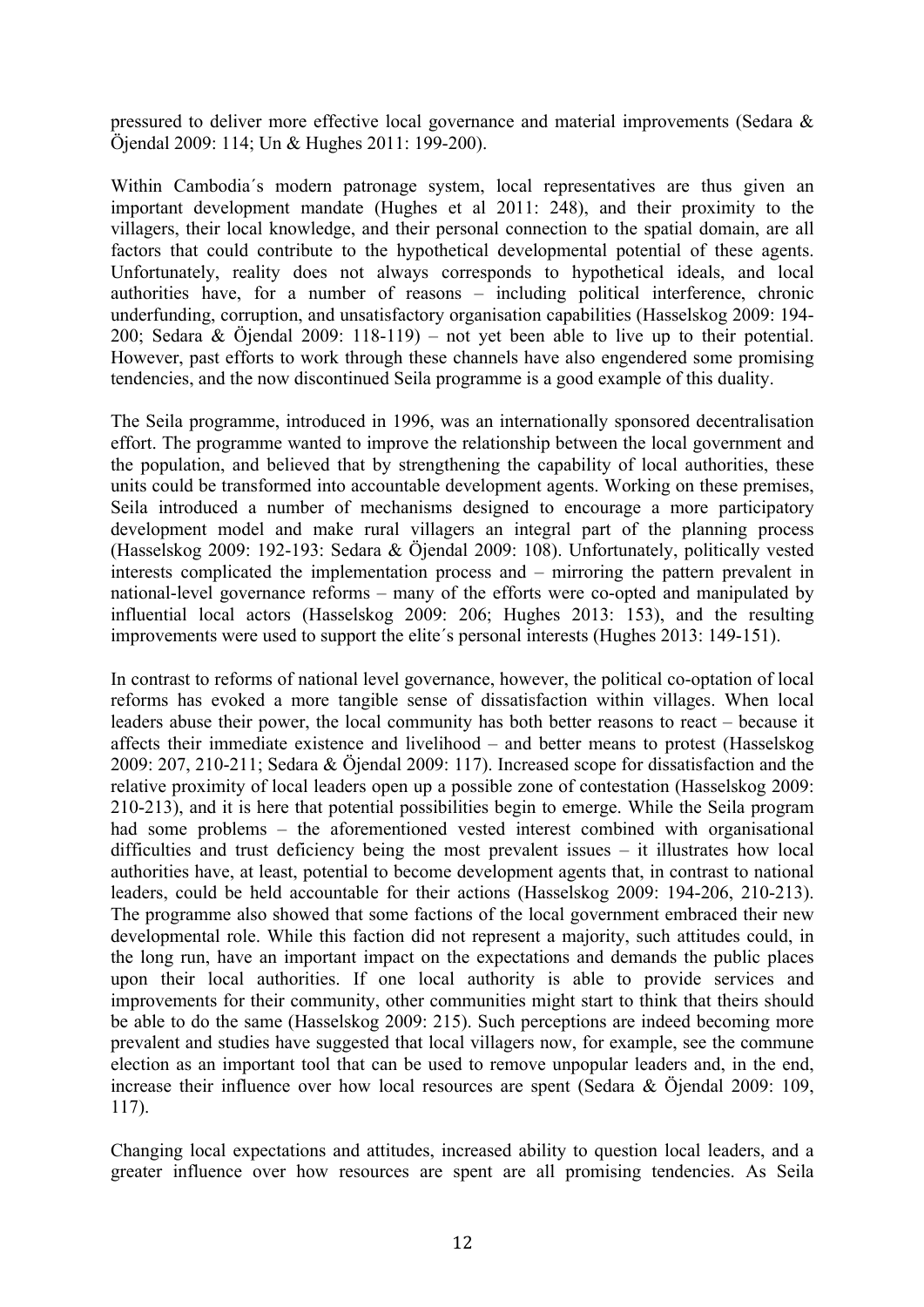illustrated, through decentralisation and more development oriented local authorities, it is possible to create a new space for local contestation and resistance, and within this space, ideas and attitudes that challenge inequalities and injustices can be allowed to prosper and, eventually, spread throughout the collective consciousness of the village (Hasselskog 2009: 214). So, while efforts that aim to strengthen and utilise the potential of local authorities will, in some ways, sever the interests of the elite, they also have the potential to engender attitudes and expectations that can become catalysts for long-term transformative change (Hasselskog 2009: 217; Sedara & Öjendal 2009: 122-129). This potential is important. In a country where public space for contestation and resistance are increasingly limited (Hughes 2006: 488), a better ability to challenge local inequalities and injustices is a promising tendency.

Turning this promising tendency into substantial progress, however, will depend on a delicate negotiation between contending interests, and the ability to slowly, and over time, introduce mechanisms that can protect and nurture local expressions and influence. Stronger and more development oriented local authorities represent a promising avenue of influence for those working to make a difference within the constraints of Cambodia´s modern patronage system. To be able to utilise the space this opens up, however, require tools that adapted to work within the lower levels of the system. Based on the findings presented here, the construction of such tools would be a path worth pursuing further, and I recommend that:

- *The International Development Community*: Try to move beyond an agenda that focuses to narrowly on measurable organisational changes within the national governance sector, and divert more attention towards efforts aimed to promote longterm change within the lower levels of Cambodia´s modern patronage system.
- *State and Local Government Officials Interested in Improving the Conditions for their Country and Community*: Utilise local knowledge and strengthen the potential capabilities of your local authorities. Improve funding, and strive to construct organisational capabilities and accountability mechanisms that assures that the loyalty of local leaders remain with the local community.
- *National and International Scholars*: Delve deeper into the dynamics of local governance. The bonds between the local and national level need to be more accurately mapped, the local impact of the political theatre needs to be further understood, and the everyday work of local authorities needs to be further explored.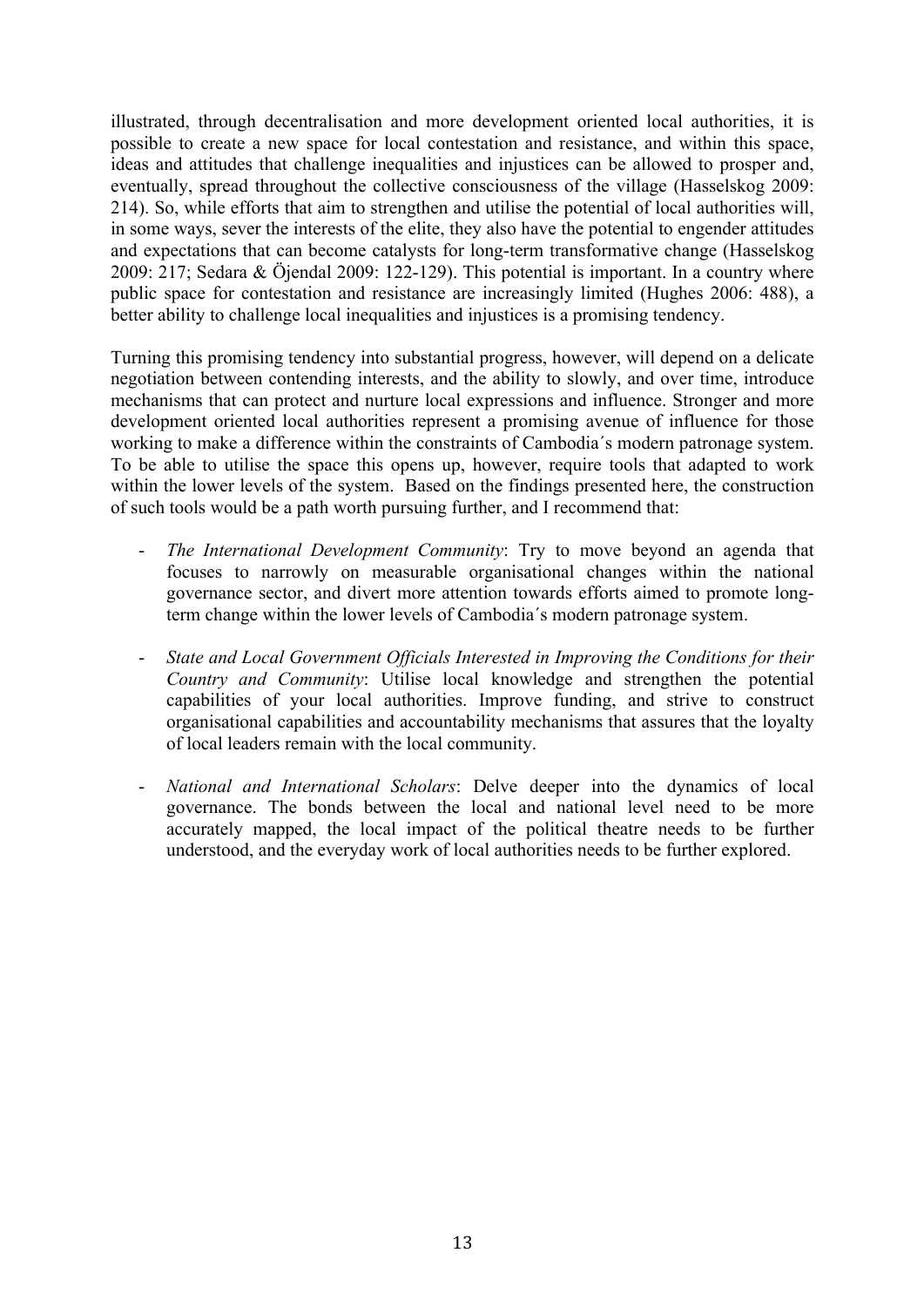## **References**

Baaz, Michael & Lilja, Mona (2014): Understanding Hybrid Democracy in Cambodia: The Nexus Between Liberal Democracy, the State, Civil Society, and a "Politics of Presence", *Asian Politics & Policy*, Vol. 6, No. 1, pp. 5-24

Baliga, Ananth (2017): Daily Silenced After 24 Years, *Phnom Penh Post*, September 2017, Last accessed 7 January 2018, Available at: http://m.phnompenhpost.com/national/dailysilenced-after-24-years

Chandler, David (1997): From "Cambodge" to "Kampuchea": State and Revolution in Cambodia, 1863-1979, *Thesis Eleven*, No. 50, pp. 35-49

Chandler, David (2008): *A History of Cambodia*, 4<sup>th</sup> Edition, Westview Press

Cheng, Niem (2017a): CNRP Describe Tactics Used to Urge Defection, *Phnom Penh Post*, November 2017, Last accessed 7 January 2018, Available at: http://m.phnompenhpost.com/national-politics/cnrp-describe-tactics-used-urge-defections

Chhen, Niem (2017b): Rainsy Handed Jail Time in Defamation Case Against PM, *Phnom Penh Post*, March 2017, Last accessed 7 January 2018, Available at: http://www.phnompenhpost.com/national/sam-rainsy-handed-jail-time-defamation-caseagainst-pm

Cock, Andrew Robert (2010a): Anticipating an Oil Boom: The "Resource Course" Thesis in the Play of Cambodian Politics, *Pacific Affairs*, Vol. 83, No. 3, pp. 525-546

Cock, Andrew Robert (2010b): External actors and the relative autonomy of the ruling elite in post-UNTAC Cambodia, *Journal of Southeast Asian Studies*, Vol. 41, No. 2, pp. 241-265

Craig, David & Kimchoeun, Pak (2011): Party Financing of Local Investment Projects: Elite and Mass Patronage, in *Cambodia´s Economic Transformation*, Hughes, Caroline & Un, Kheang (eds.), Copenhagen: NIAS Press

Dara, Mech & Baliga, Ananth (2017a): Man Charged over Song Criticising Hun Sen, *Phnom Penh Post*, September 2017, Last accessed 7 January 2018, Available at: http://m.phnompenhpost.com/national/man-charged-over-song-criticising-hun-sen

Dara, Mech & Baliga, Ananth (2017b): Government Closes 15 Radio Stations, *Phnom Penh Post*, August 2017, Last accessed 7 January 2018, Available at: http://m.phnompenhpost.com/national/government-closes-15-radio-stations

Ear, Sophal (2007): The Political Economy of Aid and Governance in Cambodia, *Asian Journal of Political Science*, Vol. 15, No. 1, pp. 68-96

Ear, Sophal (2009): The Political Economy of Aid and Regime Legitimacy in Cambodia, in *Beyond Democracy in Cambodia: Political Reconstruction in a Post-Conflict Society*, Öjendal, Joakim & Lilja, Mona (eds.) Copenhagen: NIAS Press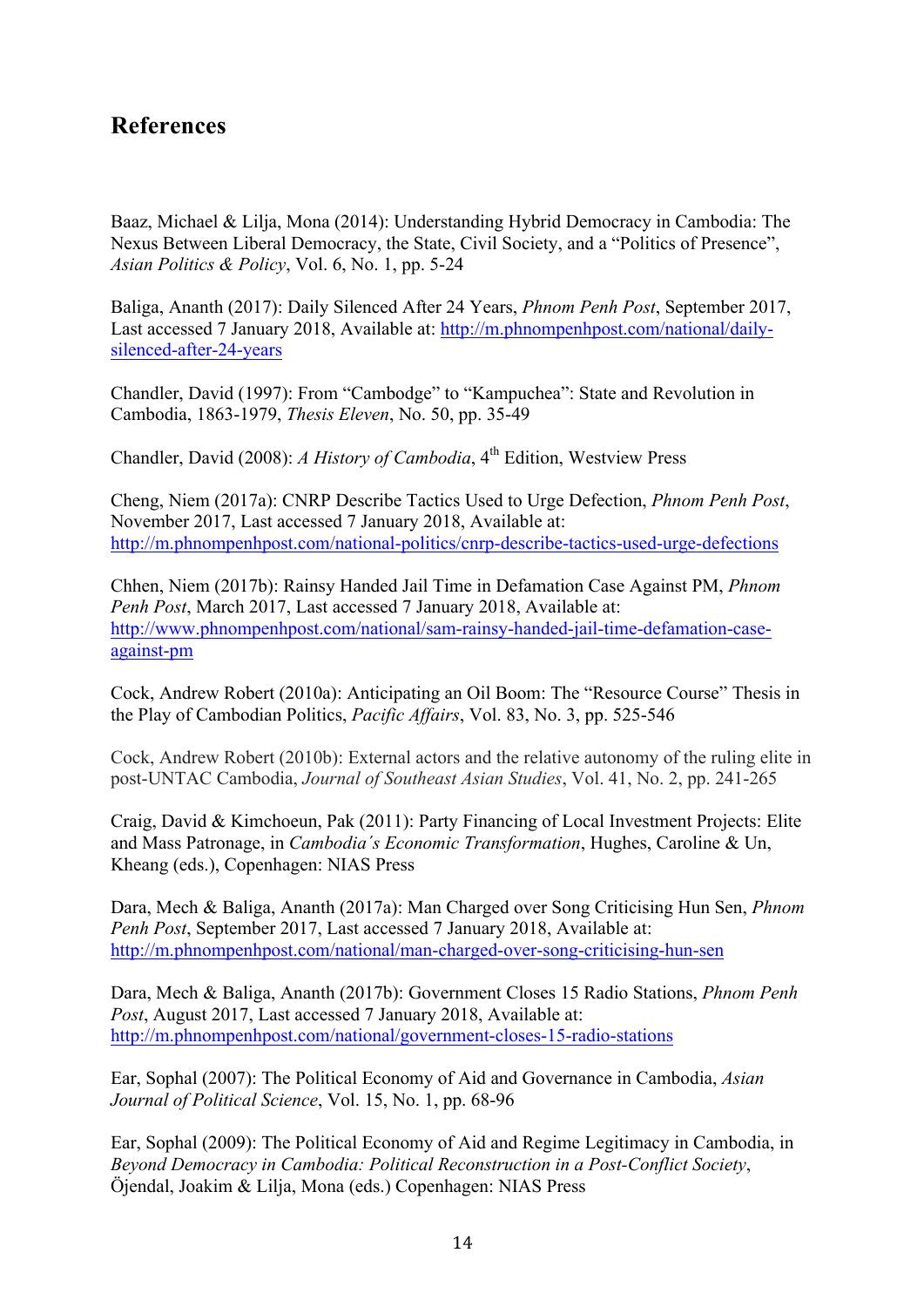Edwards, Penny (2007): *Cambodge: The Cultivation of a Nation, 1860-1945,* Honolulu: University of Hawaii Press

Edwards, Penny (2008): The Moral Geology of the Present: Structuring Moral, Menace and Merit, in *People of Virtue: Reconfiguring Religion, Power and Moral Order in Cambodia Today*, Kent, Alexandra & Chandler David (eds.), Copenhagen: NIAS Press

Forest, Alain (2008): Buddhism and Reform: Imposed Reforms and Popular Aspirations. Some Notes to Aid Reflection, in *People of Virtue: Reconfiguring Religion, Power and Moral Order in Cambodia Today*, Kent, Alexandra & Chandler David (eds.), Copenhagen: NIAS Press

Global Witness (2007): *Cambodia's Family Trees: Illegal Logging and the Stripping of Public Assets by Cambodia's Elite*, A report by Global Witness, June 2007

Global Witness (2009): *How Cambodia's Elite has Captured the Countries Extractive Industries,* A Report by Global Witness, February 2009

Global Witness (2016): *Hostile Takeover: The Corporate Empire of Cambodia´s Ruling Family*, Global Witness

Hansen, Anne Ruth (2007): *How to Behave: Buddhism and Modernity in Colonial Cambodia, 1860-1930*, Honolulu: University of Hawaii Press

Handley, Erin & Baliga, Ananth (2017): 20 Years After Deadly Grenade Attack, Threat of Political Violence Remains, *Phnom Penh Post*, March 2017, Last Accessed 7 January 2018, Available at: http://www.phnompenhpost.com/national/twenty-years-after-deadly-grenadeattack-threat-political-violence-remains

Harris, Ian (2005): *Cambodian Buddhism: History and Practice*, Honolulu: University of Hawaii Press

Hasselskog, Malin (2009): (Re)Creating Local Political Legitimacy through Governance Intervention?, in *Beyond Democracy in Cambodia: Political Reconstruction in a Post-Conflict Society*, Öjendal, Joakim & Lilja, Mona (eds.) Copenhagen: NIAS Press

Heder, Stephen (2012): Cambodia: Capitalist Transformation by Neither Liberal Democracy Nor Dictatorship, *Southeast Asian Affairs*, pp. 103-115

Hughes, Caroline (2003): *The Political Economy of Cambodia's Transition, 1991-2001*, RoutledgeCurzon

Hughes, Caroline (2006): The Politics of Gifts: Traditions and Regimentation in Contemporary Cambodia*, Journal of Southeast Asian Studies*, Vol. 37, No. 3, pp. 469-489

Hughes, Caroline (2013): Friction, Good Governance and the Poor, *International Peacekeeping*, Vol. 20, No. 2, pp. 144-158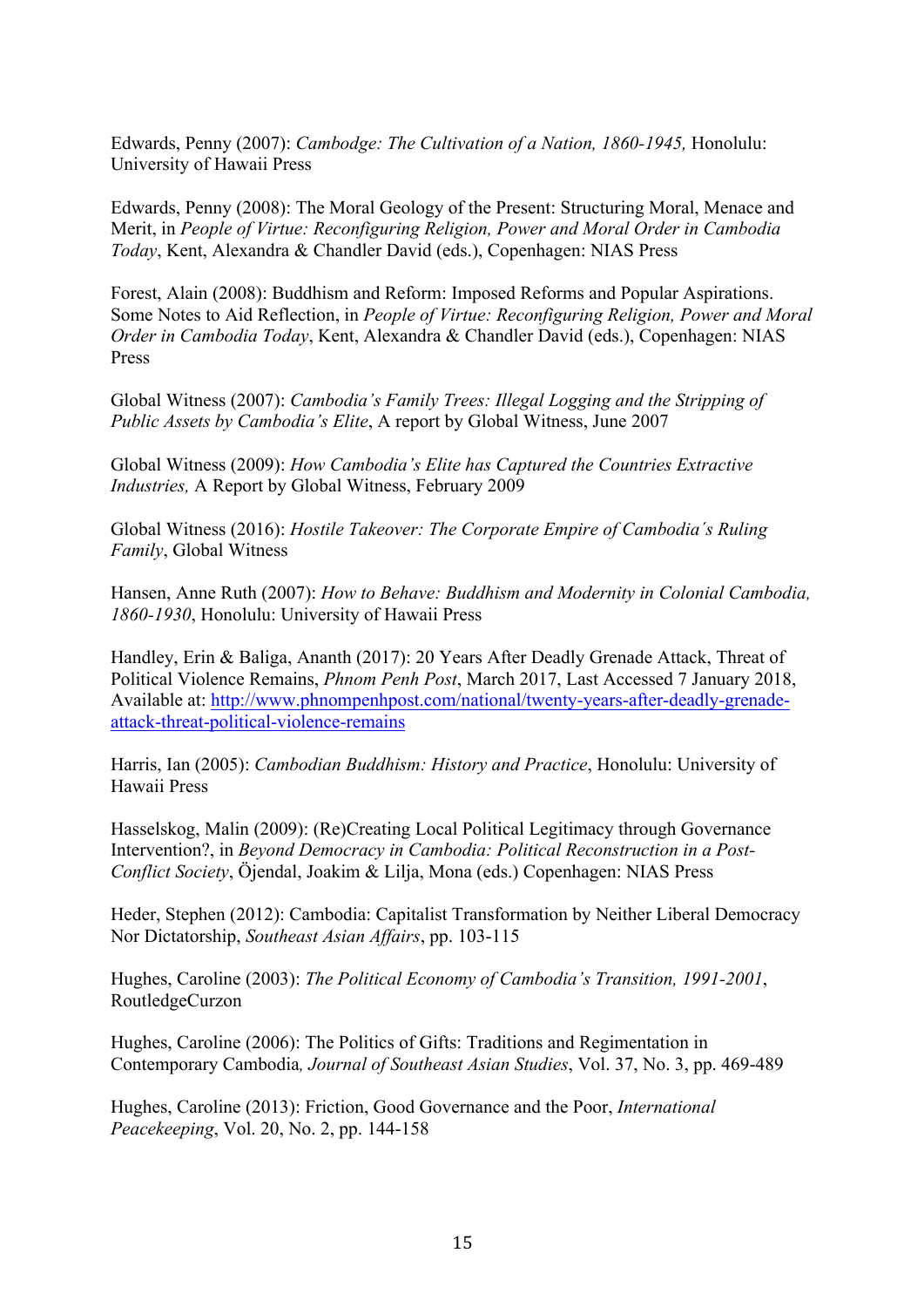Hughes Caroline, Netra Eng, Vimealea Thon, Sivhuoch Ou & Tem, Ly (2011): Local Leaders and Big Business in Three Communes, in *Cambodia´s Economic Transformation*, Hughes, Caroline & Kheang Un (eds.), Copenhagen: NIAS Press

Hughes Caroline, Un Kheang (2011): Cambodia's Economic Transformation: Historical and Theoretical Frameworks in: *Cambodia's Economic Transformation,* Hughes, Caroline & Un, Kheang (eds.)*,* Copenhagen: NiasPress

Human Rights Watch (2015): *30 Years of Hun Sen: Violence, Repression, and Corruption in Cambodia*, Human Rights Watch

Jacobsen, Trude & Stuart-Fox, Martin (2013): Power and Political Culture in Cambodia, *Asia Research Institute*, Working Paper No. 200, May 2013

Kent, Alexandra (2003): *Recovery of the Collective Spirit: The Role of the Revival of Buddhism in Cambodia*, Working Paper No. 8, Department of Social Anthropology, Göteborg University

Kent, Alexandra (2006): Reconfiguring Security: Buddhism and Moral Legitimacy in Cambodia, *Security Dialogue*, Vol. 37, No. 3, pp. 343-361

Kent, Alexandra (2007): Purchasing Powers and Pagodas: The Sima Monastic Boundary and Consumer Politics in Cambodia, *Journal of Southeast Asian Studies*, Vol. 38, No. 2, pp. 335- 354

Kent, Alexandra & Chandler, David (2008): Introduction, in *People of Virtue: Reconfiguring Religion, Power and Moral Order in Cambodia Today*, Kent, Alexandra & Chandler David (eds.), Copenhagen: NIAS Press

Kijewski, Leonie & Chheng, Niem (2017): Breaking: Kem Sokha Officially Charged with "Treason", *Phnom Penh Post*, September 2017, Last accessed 7 January 2018, Available at: http://m.phnompenhpost.com/national/breaking-kem-sokha-officially-charged-treason

Kimchoeun Pak, Vuthy Horng, Netra Eng, Sovatha Ann, Sedara Kim, Knowles Jenny, Craig David (2007): *Accountability and Neo-patrimonialism in Cambodia: A Critical Literature Review*, Phnom Penh: Cambodia Development Resource Institute

Koemsoeun, Soth & Nachemson, Andrew (2017): Activist Monk Handed 2 Years for Incitement, *Phnom Penh Post*, March 2017, Last Accessed 7 January 2018, Available at: http://www.phnompenhpost.com/national/pm-files-lawsuit-against-analyst

Marston, John (2009): Cambodian Religion Since 1989, in *Beyond Democracy in Cambodia: Political Reconstruction in a Post-Conflict Society*, Öjendal, Joakim & Lilja, Mona (eds.) Copenhagen: NIAS Press

Morgenbesser, Lee (2017): Misclassifications on the Mekong: The Origins of Hun Sen´s Personalist Dictatorship, *Democratization*, pp. 1-18

Nissen, Christine (2005*): Living under the Rule of Corruption: An Analysis of Everyday Forms of Corrupt Practices in Cambodia*, Phnom Penh: Centre for Social Development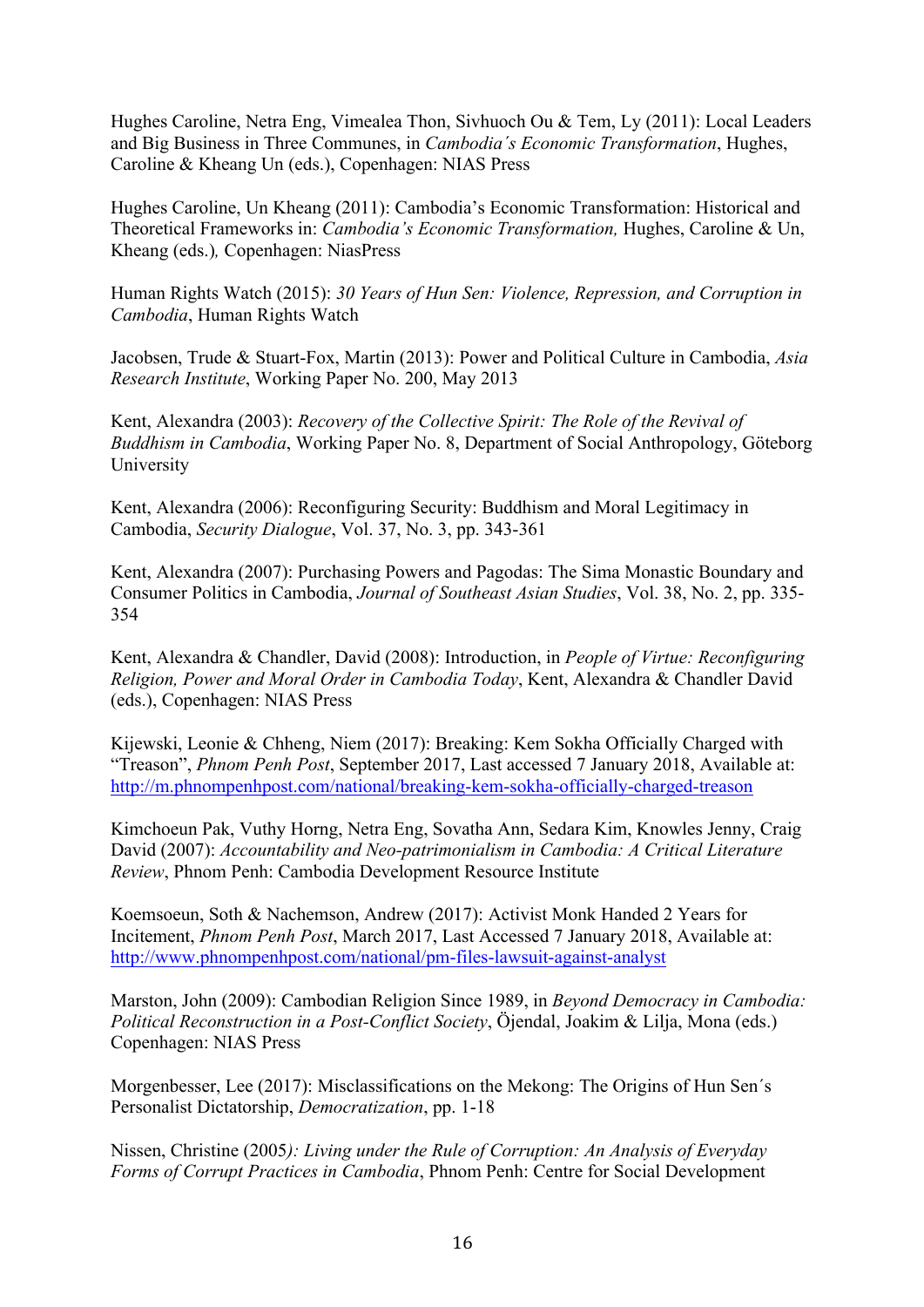Nissen, Christine (2008): Buddhism and Corruption, in *People of Virtue: Reconfiguring Religion, Power and Moral Order in Cambodia Today*, Kent, Alexandra & Chandler David (eds.), Copenhagen: NIAS Press

Norén-Nilsson, Astrid (2013): Performance as (Re)incarnation: The Sdech Kan Narrative, *Journal of Southeast Asian Studies*, Vol. 44, No. 1, pp. 4-23

Norén-Nilsson, Astrid (2016): Good Gifts, Bad Gifts, and Rights: Cambodian Popular Perceptions and the 2013 Elections, Pacific Affairs, Vol. 89, No. 4, pp. 795-815

O´Lemmon, Matthew (2014): Merit-Making Activities and the Latent Ideal of the Buddhist Wat in Southwestern Cambodia, *Journal of Current Southeast Asian Affairs*, Vol. 2, pp. 27- 57

Sedara, Kim & Öjendal, Joakim (2009): Decentralization as a Strategy for State Reconstruction in Cambodia, in *Beyond Democracy in Cambodia: Political Reconstruction in a Post-Conflict Society*, Öjendal, Joakim & Lilja, Mona (eds.). Copenhagen: NIAS Press

Slocomb, Margaret (2011): The Privatisation of Cambodia´s Rubber Industry, in: *Cambodia's Economic Transformation,* Hughes, Caroline & Un, Kheang (eds.)*,* Copenhagen: NiasPress

Sokha, Touch & Kijewski, Leonie (2017): PM Files Lawsuit Against Analyst, *Phnom Penh Post*, February 2017, Last accessed 7 January 2018, Available at: http://www.phnompenhpost.com/national/pm-files-lawsuit-against-analyst

Sokhean, Ben (2017a): Breaking: PM Says Prominent Human Rights NGO "Must Close", *Phnom Penh Post*, November 2017, Last accessed 7 January 2018, Available at: http://m.phnompenhpost.com/national-politics/breaking-pm-says-prominent-human-rightsngo-must-close

Sokhean, Ben (2017b): Fresh Arrest over Facebook Criticism of Hun Sen, *Penh Post*, September 2017, Last accessed 7 January 2018, Available at: http://m.phnompenhpost.com/national/fresh-arrest-over-facebook-criticism-hun-sen

Sokhean, Ben, Dara, Mech & Baliga, Ananth (2017): "Death of Democracy": CNRP Dissovled by Supreme Court Ruling, *Phnom Penh Post*, November 2017, Last accessed 7 January 2018, Available at: http://www.phnompenhpost.com/national-post-depthpolitics/death-democracy-cnrp-dissolved-supreme-court-ruling

Springer, Simon (2008): Violence, Democracy and the Neoliberal "Order": The Contestation of Public Space in Cambodia, *Annals of the Association of American Geographers*, Vol. 99, No. 1, pp. 138-162

Un, Kheang (2006): State, Society and Democratic Consolidation: The Case of Cambodia, *Pacific Affairs*, Vol. 79, No 2 pp. 225-245

Un, Kheang & Hughes Caroline (2011): The Political Economy of "Good Governance" Reform, in *Cambodia's Economic Transformation,* Hughes, Caroline & Un, Kheang (eds.)*,* NiasPress